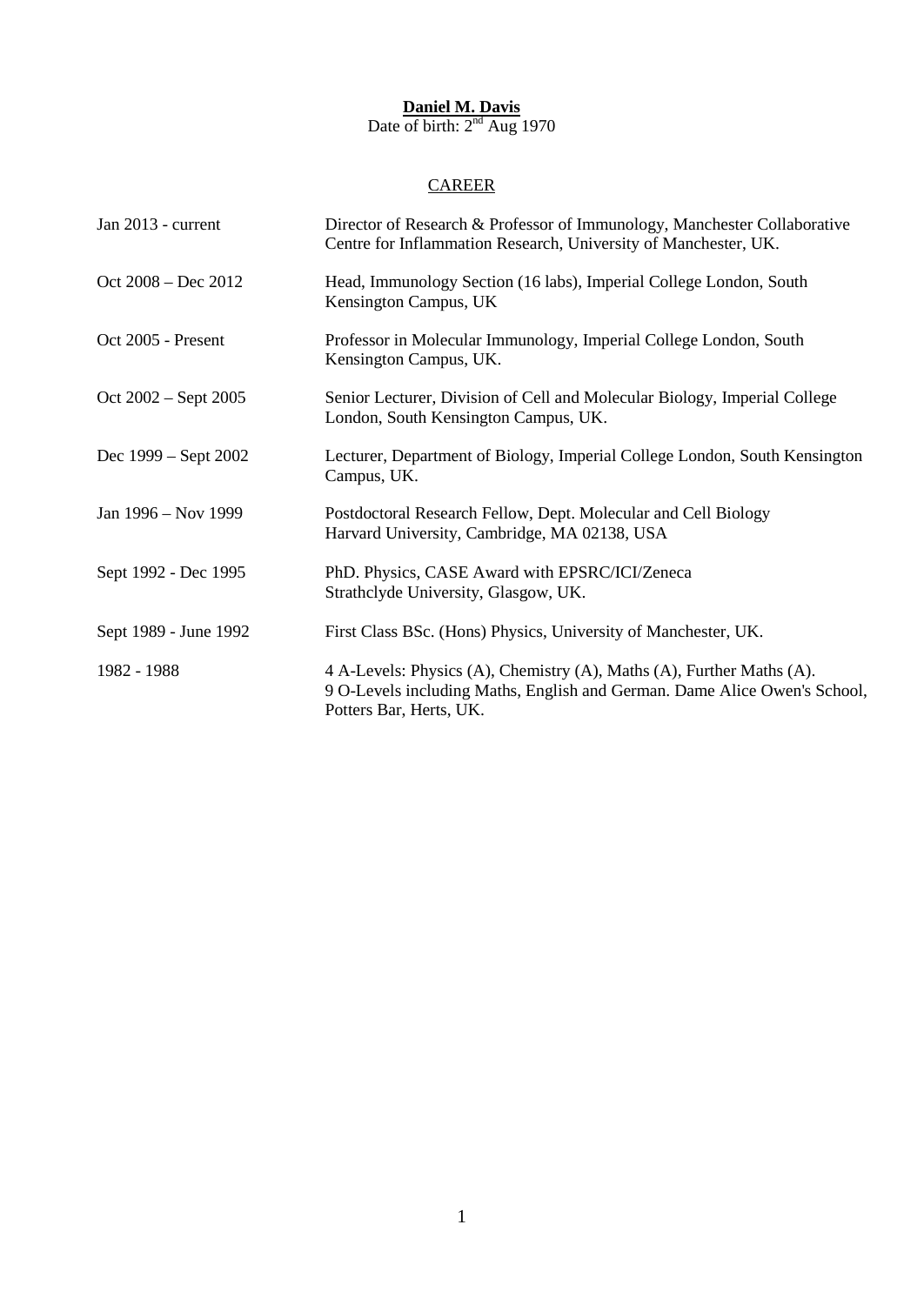## AWARDS

| Aug 2012            | <b>Elected a Fellow of The Society of Biology</b>                                                                                                                                                                                                                                       |
|---------------------|-----------------------------------------------------------------------------------------------------------------------------------------------------------------------------------------------------------------------------------------------------------------------------------------|
| June 2011           | <b>Elected a Fellow of The Academy of Medical Sciences</b>                                                                                                                                                                                                                              |
| April 2008          | Royal Society Wolfson Research Merit Award – 5 year salary contribution                                                                                                                                                                                                                 |
| May 2005            | <b>The Lister Research Prize for Preventive Medicine – A £150,000 research prize</b>                                                                                                                                                                                                    |
| October 2002        | <b>EMBO Young Investigator Award - Includes 45,000 EURO for lab and additional funding</b><br>for travel, invitation to EMBO events etc. Attended Lab Management Course in 2004.                                                                                                        |
| May 2002            | Merit Award for "Imaging the Construction of Immunological Synapses" presented after<br>plenary lecture at the XIIIth International Congress of Histocompatibility and<br>Immunogenetics, Seattle, USA.                                                                                 |
| September<br>2000   | Winner of the Oxford University Press/Times Higher Education Supplement Science<br>Writing Prize. Prize was £2000 and Oxford English Dictionary. Essay published in the<br>THES.                                                                                                        |
| 27-31 March<br>2000 | One of six invited UK participants in a 'Workshop on Biotechnology and Genetic<br><b>Engineering</b> for brilliant young British and German scientists', held in Bonn and Berlin.                                                                                                       |
| 8 March 2000        | Selected as part of the 'Scientists for the New Century' program by the Royal Institution,<br>London to present a public lecture on my research entitled 'Natural Born Killers.' This lecture<br>sold-out to over 500 people. Awarded life membership of the Royal Institution, London. |
| 1997 - 2000         | Postdoctoral fellowship from The Irvington Institute for Immunological Research, a<br>charity based in New York.                                                                                                                                                                        |
| 1997 - 1999         | Supervised two students' research projects - one won the <b>Hoopes Prize</b> , given to the 50 best<br>theses throughout Harvard, and the other was placed in the finals of the US National<br>Westinghouse Competition the top prize being \$40,000.                                   |
| Apr 1994            | Joint winner of national lecture competition at the Institute of Physics, London. Prize was<br>a trip to the International Conference of Physics Students held in St. Petersburg, Russia.                                                                                               |
| Jan 1994            | <b>Barber Trust travel award</b> from Institute of Physics to attend conference in LA.                                                                                                                                                                                                  |
| Aug 1993            | <b>Daphne award</b> (£750) from Dame Alice Owen's school.                                                                                                                                                                                                                               |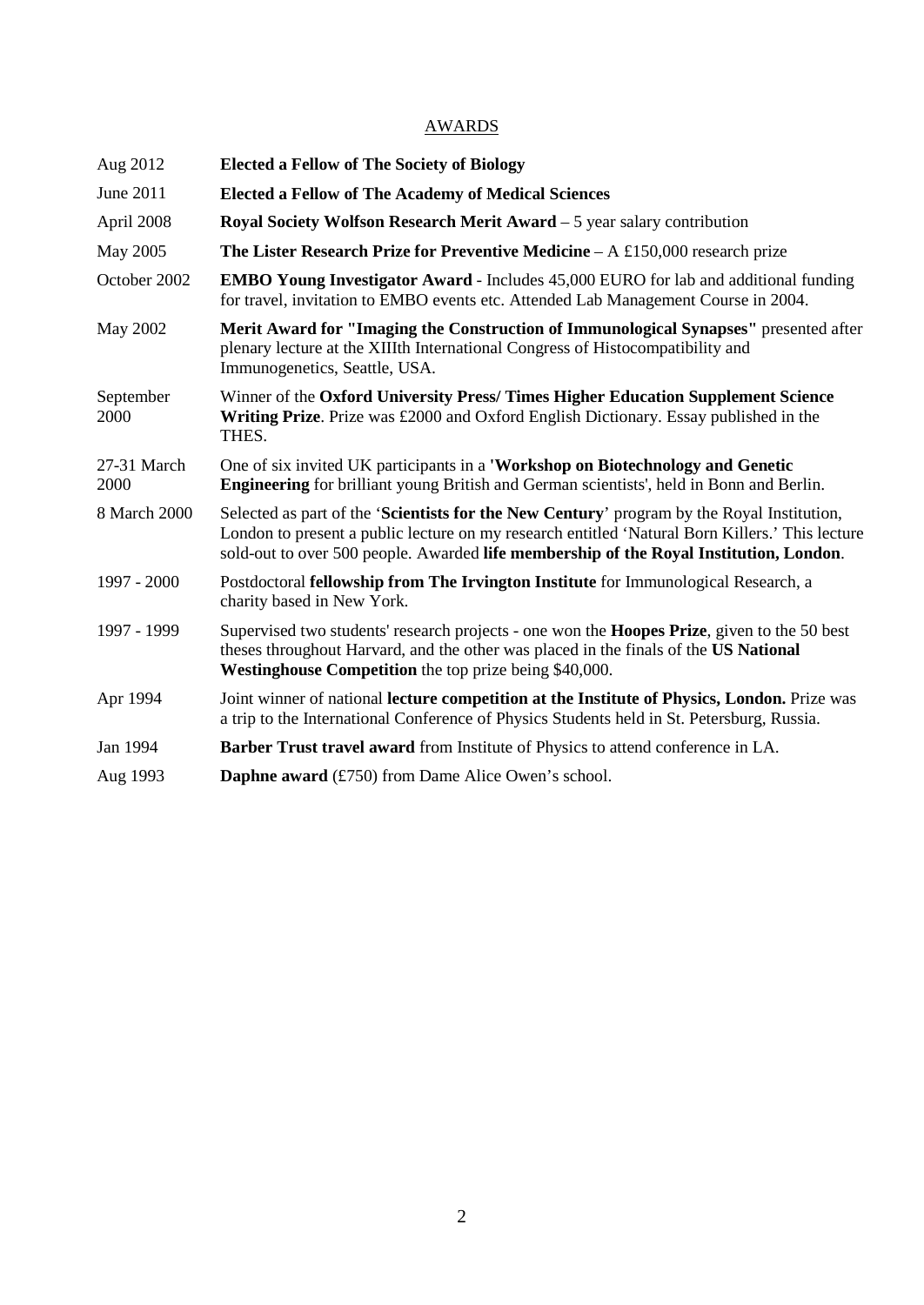#### PROFFESSIONAL MEMBERSHIP

Academy of Medical Sciences (Elected Fellow in 2011) Institute of Biology (Elected Fellow in 2012) The Royal Institution (Awarded Life Membership in 2000)

The Institute of Physics (member since 1995 and elected CPhys in 2000) The American Association of Immunology (since Oct 2006) The American Society for Cell Biology (since 2005) The Biochemical Society (since 2004) The British Society of Immunology (since 1999) The British Association for the Advancement of Science (since 1999) The American Association for the Advancement of Science (since 1999) The British Biophysical Society (1999-2004)

#### INVITED LECTURES

2<sup>nd</sup> Feb 2000 - AstraZeneca, Alderley Edge.

3<sup>rd</sup> March 2000 – Public Lecture 'Natural Born Killers', The Royal Institution, London.

5<sup>th</sup> April 2000 - The Babraham Institute, Cambridge.

 $4<sup>th</sup>$  May 2000 - Wales regional group, British Society of Immunology, Cardiff.

15<sup>th</sup> May 2000- Sir William Dunn School of Pathology, University of Oxford.

16<sup>th</sup> May 2000 - Molecular Pharmacology and Molecular Genetics Series, Imperial College.

5-8th September 2000 - XIth International Conference of Histochemistry and Cytochemistry, York.

16<sup>th</sup> January 2001 - Department of Immunology, Hammersmith Hospital, London.

19th February 2001 - Wright-Fleming Seminar, St. Mary's, London.

22<sup>nd</sup> February 2001 - The Antibody Club, British Society of Immunology, London.

26<sup>th</sup> April 2001 - MRC Laboratory for Molecular Cell Biology, University College London.

1<sup>st</sup> May 2001 - Institute of Child Health, Great Ormond Street Hospital, London.

26<sup>th</sup> July 2001 - International Congress for Immunology, Stockholm, (2 short contributed talks).

20<sup>th</sup> September 2001 - Biophysical Chemistry 2001, London.

29<sup>th</sup> October 2001 - National Heart and Lung Institute, London.

9<sup>th</sup> November 2001 - 'Advances in Microscopy', Natural History Museum, London.

4th March 2002 - Windeyer Institute, Royal Free & University College Medical School.

 $6<sup>th</sup> March 2002$  - The Cell Club, held at Imperial College, London.

12<sup>th</sup> March 2002 - Department of Molecular & Cell Biology, Harvard University, USA.

17-22<sup>nd</sup> March 2002 - Keystone Symposium: The molecular and cellular biology of leukocyte regulatory

receptors, Lake Tahoe, USA (Short talk in plenary session).

8<sup>th</sup> May 2002 - Medical Research Club, ICRF, London.

 $17-22<sup>nd</sup>$  May 2002 - XIIIth International Congress of Histocompatibility and Immunogenetics, Seattle, USA (Plenary Session).

31st May 2002 - Immunology Seminars, Addenbrooke Hospital, Cambridge University

7th June 2002 - Department of Biological Sciences, Imperial College, London.

10<sup>th</sup> June 2002 - Institute for Genetics, University of Cologne, Germany.

25<sup>th</sup> June 2002 - Peter Gorer Department of Immunobiology, Guy's Hospital, London.

2nd December 2002 - Karolinska Institute, Stockholm, Sweden.

 $7<sup>th</sup>$  May 2003 – Division of Immunology, Western Infirmary, Glasgow University.

12-13<sup>th</sup> May 2003 – Symposium on Fluorescence Microscopy, EMBL, Heidelberg, Germany.

14-15th May 2003 – EMBO Young Investigators Conference, EMBL, Heidelberg, Germany.

 $19<sup>th</sup>$  May 2003 – Hammersmith Hospital, Imperial College London.

 $2<sup>nd</sup>$  June 2003 – Department of Pathology, Cambridge University.

 $10^{th}$  June 2003 – Kennedy Institute of Rheumatology, London.

 $19<sup>th</sup>$  June 2003 – Oxford Brookes University, Oxford.

14-17th July 2003 – Workshop on Biomolecular Machines for Cell-Cell Recognition, Lyon, France.

10<sup>th</sup> October 2003 –John Squire Club, Medical School, University of Birmingham.

14<sup>th</sup> October 2003 – Interdisciplinary Program for Cellular Regulation, University of Warwick.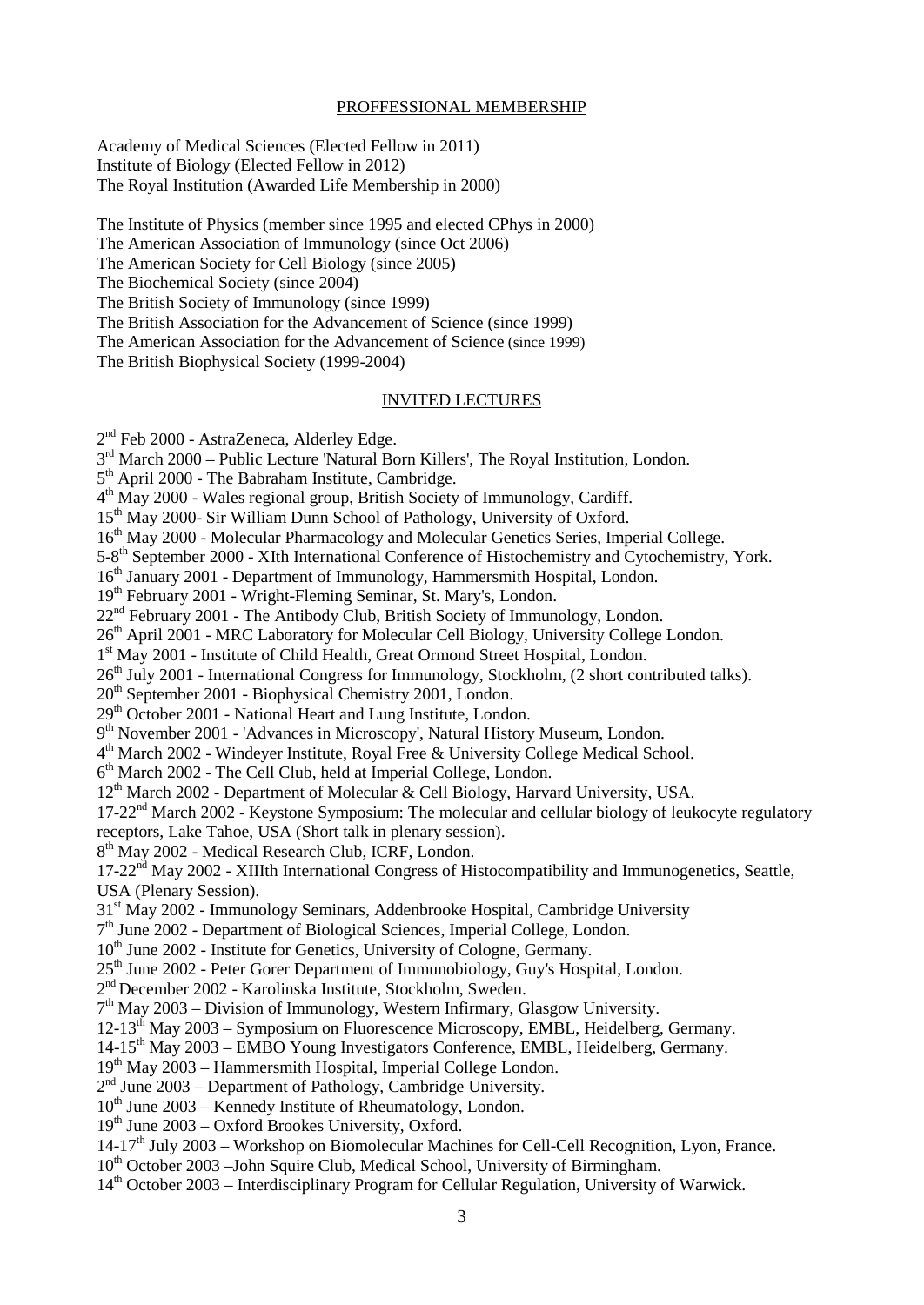- $27<sup>th</sup>$  October 2003 Cancer Sciences Division, University of Southampton.
- $27<sup>th</sup>$  November 2003, EEM Congressi Workshop on Cytometry, Rome, Italy
- $2<sup>nd</sup> 5<sup>th</sup>$  December 2003 British Society of Immunology Annual Congress, Harrogate, UK.
- 8-13<sup>th</sup> Januray 2004 Keystone Symposium: Lymphocyte Activation and Signaling, Steamboat Springs, Colarodo, USA (Plenary Session, selected from abstracts submitted).
- $6<sup>th</sup>$  April 2004 Imperial College Department of Biological Sciences Retreat
- 24-28 April 2004 International Natural Killer Cell Congress, Amsterdam, Holland (Plenary Lecture and
- Session Chair)
- 8-11 May 2004 European Federation of Immunogenetics Congress, Sofia, Bulgaria (Plenary Session)
- $18<sup>th</sup>$  May 2004 Dunn School of Pathology, Oxford University
- $2<sup>nd</sup> June 2004 Cancer Research UK, London Research Institute, Lincolns Ina Fields$
- 23 June 2004 London School of Hygiene and Tropical Medicine, London, UK.
- 6-8 July 2004 MicroScience 2004, The Royal Microscopical Society Congress, London, UK.
- 18-22 July 2004 BioScience 2004, Annual Congress of The Biochemical Society, Glasgow, UK.
- 9 November 2004 Department of Trade and Industry Workshop, St Andrews, UK.
- 5 December 2004 American Society of Cell Biology, Annual Congress, Washington, USA (Lecture and Session Chair)
- 7 December 2004 British Society of Immunology Congress, Harrogate, UK (Session Chair)
- 14<sup>th</sup> Jan 2005 Centre for Biophotonics, Strathclyde University, Glasgow.
- $10^{th}$  February 2005 Metchnikov Club, Edinburgh University
- $16<sup>th</sup>$  February 2005 Department of Microbiology and Biochemistry, Leeds University
- 9<sup>th</sup> March 2005 –Department of Pharmacy and Pharmacology, University of Bath
- $11<sup>th</sup>$  April 2005 Public Lecture at The Royal Institution, London, UK
- 7-9th May 2005 IRIS/HFSP meeting, Karolinska Institute, Sweden.
- 10<sup>th</sup>-12<sup>th</sup> June 2005 Conference: 'Molecular host response mechanisms', Karolinska Institute, Sweden.
- $13<sup>th</sup>$  June 2005 Cambridge University/LMB
- $22<sup>nd</sup> 24<sup>th</sup>$  June 2005 EMBO Young Investigator Symposium
- $24<sup>th</sup> 26<sup>th</sup>$  June 2005 EMBO Conference on Quantitative Biology, EMBL, Heidelberg
- 7-8th September 2005 16th Annual conference of the British Society of Histocompatibility and Immunogenetics, Plymouth
- 9<sup>th</sup> September 2005 Lister Institute Annual Meeting, Cambridge.
- 22nd September 2005 CIML, Marseille, France
- $20<sup>th</sup>$  October 2005 Lister Institue Prize Lecture, Imperial College London
- $26<sup>th</sup>$  October 2005 University of York.

3-8th November 2005 – The EMBO Young Investigator Lecture, Annual Natural Killer Cell Congress, Hawaii, USA

- $16<sup>th</sup>$  November 2005 BSI Immunology North East, Newcastle University
- 1st December 2005 Imaging Seminar Series, University of Bristol
- 10-15th February 2006 Keystone Symposia, Innate Immunity, Banff, Canada.
- 27-28th March 2006 British Transplantation Society Annual meeting, Edinburgh.
- $3<sup>rd</sup>$  May 2006 Division of Cell Biology & Immunology, University of Dundee
- 9th May 2006 NIH, Twinbrook II Seminar Series, Washington, USA
- 16th May 2006 Innate Immunity Symposium, Imperial College London
- $6<sup>th</sup>$  June 2006 Cell Biology Day, Imperial College London
- 16th October 2006 Maxwell Society, Physics Department, Kings College London
- 14th November 2006 Career Talks for Postdocs, Cancer Research UK, London
- 17<sup>th</sup> November 2006 Faculty of Life Sciences Seminars, University of Manchester
- 6-9th December 2006 NK2006, NK cell Workshop, Heidelberg, Germany
- $31<sup>st</sup>$  January 2007 London School of Hygiene and Tropical Medicine
- $12<sup>th</sup>$  February 2007 Wright Fleming Seminars, St. Mary's, London.
- $15{\text -}16^{\text{th}}$  February 2007 Abacus retreat, Meeting with Merck, Hanbury Manor
- $6<sup>th</sup> March 2007 Babraham Institute, Cambridge$
- 15th March 2007 Merseyside Immunology Group, University of Liverpool
- 28<sup>th</sup> March 2007 NK cell Club, UCSF, San Francisco, USA
- 29th March 2007 Biomedical Science Seminars, UCSF, San Francisco, USA
- $30<sup>th</sup>$  March 2007 Amgen, Seattle, USA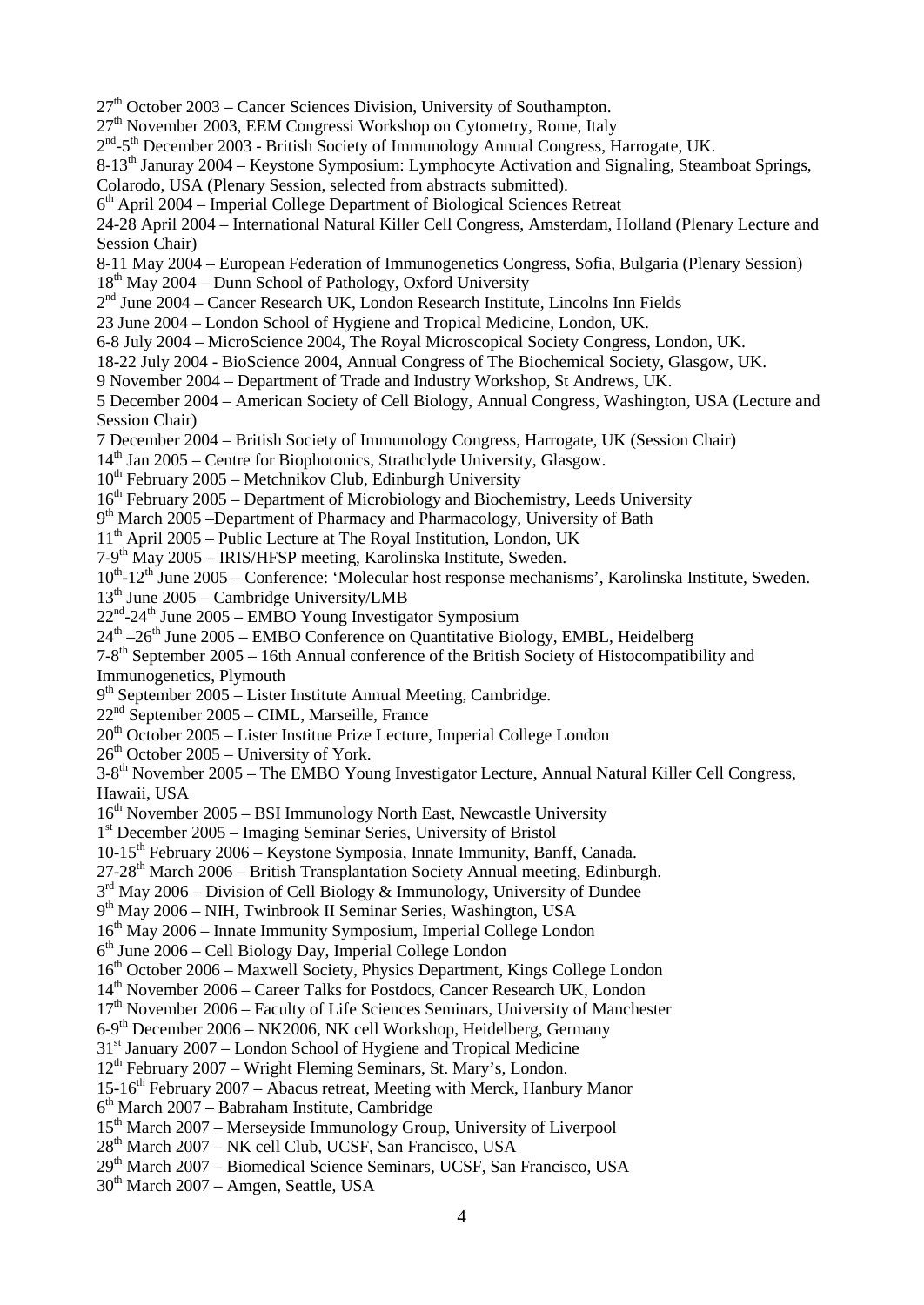11-14<sup>th</sup> April 2007 –  $10^{th}$  Annual Natural Killer Cell Congress, Cambridge 12th June 2007 – Imperial College Med School, Hammersmith Hospital, London 15-19th July 2007 – European Biophysics Congress, Chair/Organiser of 'Live cell imaging', London 18th July 2007 – Merck Abacus Program, London  $23-24$ <sup>th</sup> July 2007 – Active and mixed membranes, Institute of Physics, London 5<sup>th</sup>- 8<sup>th</sup> September 2007 – Transplantation Society Congress, Nova Scotia, Canada 11th September 2007 – Immunology Lecture Series, Stanford University, USA  $25<sup>th</sup>$  -27<sup>th</sup> October 2007 – 4<sup>th</sup> meeting for the European Initiative in Microbiology and Infectious Disease, Winchester, UK 6th November 2007 - 'Cancer Immunotherapy: Beyond the T cell', University College London. 28th November 2007 – Inaugural Lecture 'Secrets of your immune system', Imperial College London  $7<sup>th</sup>$  December 2007 – Imaging symposium, Hammersmith Hospital, London  $12-17<sup>th</sup>$  January 2008 – Keystone Symposium, Molecular basis for biological membrane organization, Big Sky, Montana USA  $10^{th}$  March 2008 – Department of Pathology, Cambridge University  $14<sup>th</sup>$  May 2008 – Department of Physics, Strathclyde University, Glasgow 5<sup>th</sup> June 2008 – UCL Med School, Royal Free Hospital, Hampstead, London  $27<sup>th</sup>$  June 2008 – Pasteur Institute, Paris, France 4<sup>th</sup>-6<sup>th</sup> July 2008 - EMBO Workshop, MHC class I Molecules at the Interface between Biology and Medicine, Porto, Portugal. 22-23<sup>rd</sup> Sept 2008 - New opportunities for vaccines and immunotherapies, MRC Workshop, Sanger Centre, Cambridge  $25<sup>th</sup>$  Sept 2008 – Visualising Immunology, Cambridge University 10<sup>th</sup> October 2008 – Friday Evening Discourse, The Royal Institution, London 16<sup>th</sup> October 2008 – Wales College of Medicine, Cardiff University  $5<sup>th</sup>$  November 2008 – Institute for Molecular Medicine, Oxford University  $18-20<sup>th</sup>$  November 2008 – British Society of Immunology Congress, Glasgow 25th November 2008 – Immunobiology department, Guy's Hospital, Kings College London  $15<sup>th</sup> - 17<sup>th</sup>$  January 2009 – EMBO Workshop 'Visualising Immune Responses', Marseille, France 23-24th February 2009 – NK cell Workshop, Vienna, Austria 4th March 2009 - Institute of Neurology, University College London 16<sup>th</sup> March 2009 - Windeyer Institute of Medical Sciences, University College London  $19<sup>th</sup> - 20<sup>th</sup>$  March 2009 – Cellular Therapy, Nurnberg, Germany 15-16th April 2009 - Imaging the Immune system: From Cancer to Pathogens, York 23rd April 2009 – Laboratory of Molecular Biology (LMB), Cambridge 30<sup>th</sup> April 2009, National Institute of Medical Research, Mill Hill 1st May 2009 - Department of Biological Sciences, University of Warwick  $18<sup>th</sup> - 20<sup>th</sup>$  May 2009 – Nobel Conference on 'Two faces of the synapse – immune versus neural', Karolinska Institute, Stockholm 6th November 2009 - Bionanotechnology Programme, Department of Physics, University of Oxford 19th November 2009 – Chemical Biology Centre colloquium, Imperial College London 23rd November 2009 – Wright-Fleming Seminar, St Mary's, London  $26<sup>th</sup>$  -29<sup>th</sup> January 2010 – Winter School on Physical Chemistry of Polymers and Membranes, Adelboden, Switzerland  $27<sup>th</sup>$  Feb – March  $4<sup>th</sup>$  2010 – Keystone meeting, Lymphocyte Activation and gene expression, Beckenridge, Colorado, USA (short talk, selected from abstract submissions)  $24<sup>th</sup>$  March 2010 - Division of Immunology, Infection & Inflammation, University of Glasgow  $4<sup>th</sup>$  May 2010 – Immunology Colloquium Seminar Series, U Penn, USA  $7<sup>th</sup> -11<sup>th</sup>$  May 2010 – 'The Many Sides of the Natural Killer Cell Response' at the American Association of Immunologists' meeting, Baltimore, USA  $11<sup>th</sup>$  June 2010 – John Squire Club, University of Birmingham. 22nd June 2010 – Institute of Child Health Seminar, London.  $29<sup>th</sup>$  June-  $1<sup>st</sup>$  July 2010 – Microscience 2010, Session Chair/Organiser, London.  $11<sup>th</sup> - 15<sup>th</sup>$  Sept 2010 - NK2010,  $12<sup>th</sup>$  Meeting of the Society for Natural Immunity, Croatia  $17<sup>th</sup>$  Sept 2010 – Lister Institute Fellow's Meeting, Christ's College, Cambridge 4th November 2010 – GSK, Stevenage.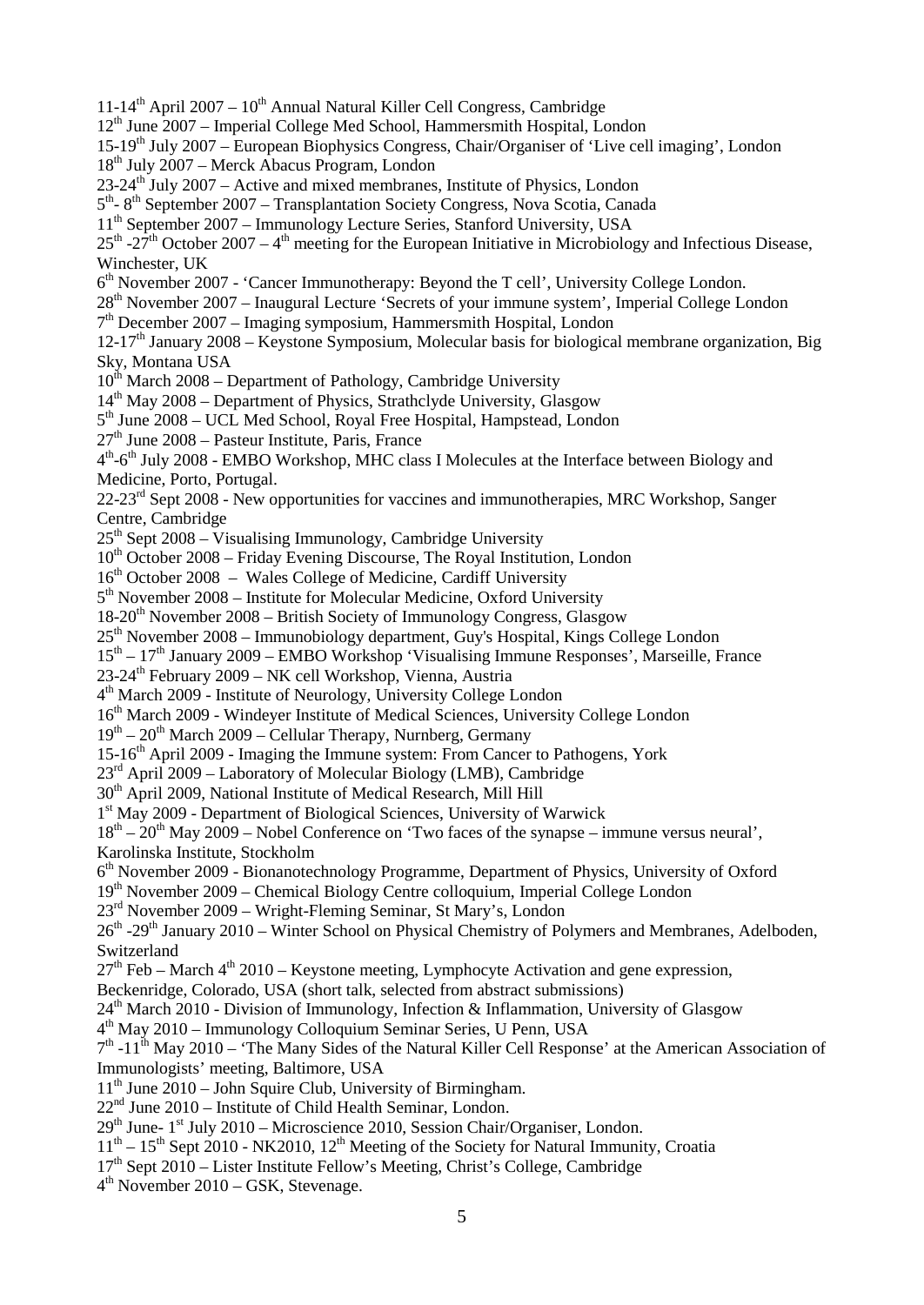6 1<sup>st</sup> December 2010 – Dunn School of Pathology, Oxford University 9<sup>th</sup> -14<sup>th</sup> Jan 2011, Keystone Symposium, NK and NKT Cell Biology: Specificity and Redundancy of Innate Responses, Breckenridge, Colorado, USA 10<sup>th</sup> -15<sup>th</sup> April 2011, Imaging, Interpretation and Modeling in Modern Immunology, Banff International Research Station (BIRS), Canada  $3-5$ <sup>th</sup> May 2011 – 13<sup>th</sup> International Myeloma Workshop, Paris, France  $15<sup>th</sup> -17<sup>th</sup>$  June – KIR 2011, Stockholm, Sweden  $10^{th}$  -13<sup>th</sup> Sept 2011 - The EMBO Meeting 2011, Vienna, Austria Oct 30-Nov 3 2011- 17th IUPAB International Biophysics Congress, Beijing, China 5 – 8 Dec 2011- British Society of Immunology Congress, Liverpool, UK 13<sup>th</sup> Dec 2011 – NIH Cancer and Inflammation Program retreat, Bethesda, USA 14th Dec 2011 – Immunology Seminar Series, NIH, Bethesda, USA 12<sup>th</sup> January 2012 – Institute of Immunology and Infection Research, King's Buildings, Edinburgh University 17<sup>th</sup> January 2012 - Molecular and Cell Biology Seminar Series, National Heart and Lung Institute Imperial College London  $2<sup>nd</sup>$  March 2012 - Centre for Molecular & Cellular Biology of Inflammation, Kings College London  $29<sup>th</sup>$  March 2012 - The Infection and Immunity Affinity Group of the BSI, London 20-24 April 2012 – NK cell Congress, Society for natural Immunity, Asilomar USA (Short-talk) 24th May 2012 - School of Biochemistry, University of Bristol  $3<sup>rd</sup>$  July 2012 - Peter Gorer Department of Immunobiology, Guys and Thomas  $27<sup>th</sup>$  July 2012 – Weatherall Institute of Molecular Medicine, Oxford 10-13th Sept 2012 – From the Laboratory to the Clinic, Trinity College, Oxford 13<sup>th</sup> Sept 2012 – Protein-Protein Interaction Network, University of Leeds  $20-21$ <sup>st</sup> Sept 2012 – Irish Society of Immunology annual meeting, Trinity College Dublin, Ireland  $21<sup>st</sup>$  Nov  $2012$  – Seminar, Department of Pathology, Cambridge University 11<sup>th</sup> March 2013 – Manchester Collaborative Centre for Inflammation Research, launch event, Midland Hotel, Manchester  $4<sup>th</sup>$  April 2013 – Talk at Strictly Science, celebrating 100 years of the MRC 22-23rd April 2013 – AstraZeneca, MoIndal, Sweden  $25<sup>th</sup>$  April 2013 – Priority areas in inflammation research, Manchester, UK  $11<sup>th</sup>$  July 2013 – GSK, Stevenage, UK.  $18^{th} - 22^{nd}$  Sept 2013 – NK2013, The 14<sup>th</sup> NK cell Congress, Heidelberg, Germany  $7<sup>th</sup>$  Oct 2013 – Science seminar, Manchester University  $16<sup>th</sup>$  Oct 2013 – Photonex, Coventry, UK 28<sup>th</sup> Oct 2013 – Manchester Science Festival, Historic Reading Room, John Rylands Library  $30<sup>th</sup>$  Oct 2013 – York University, Infection and Immunity Seminar series, UK  $6<sup>th</sup>$  Nov 2013 – AZ Science Symposium, After-dinner speaker: The Compatibility Gene 13<sup>th</sup> Nov 2013 – Your amazing blood, Primary School event, Manchester 15<sup>th</sup> Nov 2013 – Dept of Pharmacology 'Tea Club', Cambridge University  $27<sup>th</sup>$  Nov 2013 – King's College, Biologist's seminars, Cambridge University  $2-5$ <sup>th</sup> Dec 2013 – British Society of Immunology Congress, Liverpool, UK  $2<sup>nd</sup>$  Dec 2013 – Science Show Off, Liverpool, UK. 22nd Jan 2014 – TEDx Youth Conference (450 students), Fallibroome High School, Macclesfield UK 11th Feb 2014 – Oxford University Biology Society and Bang Science  $27<sup>th</sup>$  Feb 2014 – Cancer research workshop, Manchester 3<sup>rd</sup> March 2014 – Fellows Dinner, Academy of Medical Sciences  $20<sup>th</sup>$  March 2014 – Public lecture: The Compatibility Gene, Royal Institution, London 11th April 2014 – Public Discussion: Who am I? Edinburgh International Science Festival 9th May 2014 – PhD Conference, Manchester  $25<sup>th</sup>$  May 2014 – The Compatibility Gene, The Hay Festival, Hay-on-Wye 19th June 2014 – King David's High School 21<sup>st</sup> June 2014 - Festival of Ideas, York  $27<sup>th</sup>$  June 2014 – Keynote talk, Postgraduate conference, University of the West of England  $19<sup>th</sup>$  July 2014 – Latitude Music Festival  $7-12^{th}$  September 2014 –  $18^{th}$  International Microscopy Meeting, Prague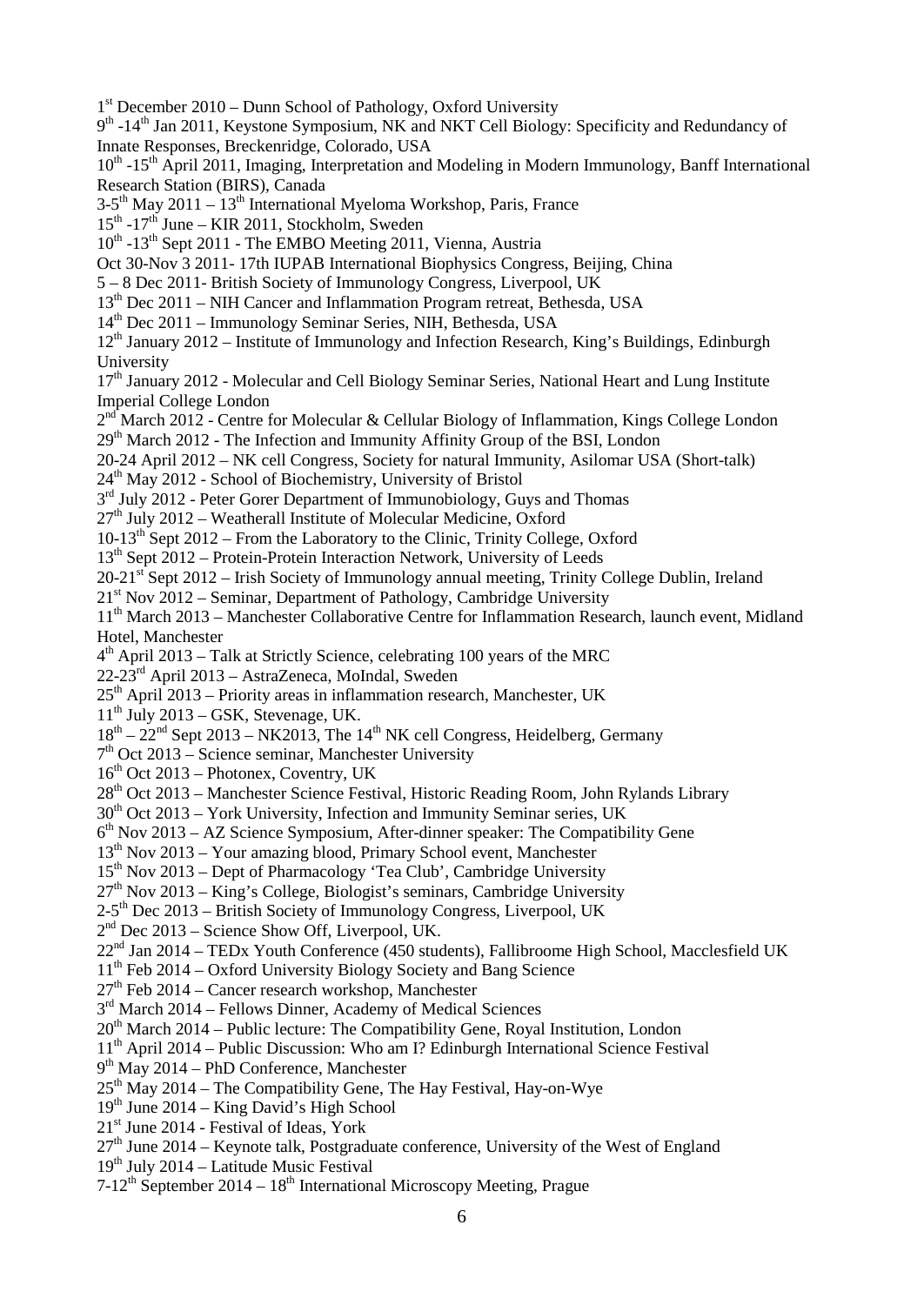$12<sup>th</sup> - 18<sup>th</sup>$  Sept 2014, From the lab to the clinic, Oxford

 $17-18^{th}$  Sept  $2014$  – Super-resolution imaging meeting, Oxford

 $30<sup>th</sup>$  Sept 2014 – Fluorescence microscopy for understanding health and disease, Manchester (Meeting organiser)

 $21<sup>st</sup>$  October 2014 – Wilmslow SciBar

5th November 2014 - Life Science Technician's Seminar series, Manchester

 $25<sup>th</sup>$  February 2015 – Love science event, Diversity day, Manchester

 $26<sup>th</sup>$  February 2015 – Insights Lecture, The Law Society, London

 $9<sup>th</sup> March 2015 – Bollington SciBar, Cheshire, UK$ 

27-28th March 2015 – Dutch Society of Immunology, Lunteren, the Netherlands.

 $2<sup>nd</sup> - 6<sup>th</sup>$  May, 2015, NK cell Congress, SNI Meeting, Montebello, Quebec, Canada

13th May 2015 – Keynote talk, Institute of Cardiovascular Sciences symposium, Manchester, UK

 $22^{nd}$  -  $29^{th}$  May 2015 – Chair of 4 events, including Lord Martin Rees, Hay Festival, Hay-on-Wye, UK

 $2<sup>nd</sup> - 7<sup>th</sup>$  June 2015 –The Compatibility Gene and Science Ouestion Time, Two events at the Cheltenham Science Festival, UK

 $7<sup>th</sup>$  -12<sup>th</sup> June, 2015 - FASEB SRC, Signal Transduction in the Immune System, Big Sky, Montana, USA June  $29^{th}$  – July  $2^{nd}$  2015 - Microscience Microscopy Congress 2015, Manchester, UK

 $6<sup>th</sup>$  October 2015 – Chemical and Physics Society, UCL

14<sup>th</sup> October 2015 - Collaborative research center on leukocyte trafficking, Munich, Germany

16<sup>th</sup> October 2015 – Inspiration Day: Being a scientist and an author, St. Anne's Fulshaw Primary School, Wilmslow, UK

5-6th November 2015 - Vienna Biocenter (VBC) PhD symposium, Vienna, Austria

12th Dec 2015 – American Society of Cell Biology, San Diego, USA

29<sup>th</sup> January 2016 – Cancer Research UK away day, Manchester

24<sup>th</sup> February 2016 – The Compatibility Gene, Science Museum London

1st March 2016 – Bristol University Departmental Seminar Series, Bristol

17<sup>th</sup> March 2016 - Institute of Immunity and Transplantation, UCL Royal Free, London, UK.

 $22<sup>nd</sup>$  May  $-2<sup>nd</sup>$  June 2016 – Chair or panel member in 7 events, including panel discussion for A-level

students and events with Steve Jones, Kat Arney, Richard Fortey, Hay Festival, Hay-on-Wye, UK

 $10<sup>th</sup>$  June 2016 – Decoding the immune system, Cheltenham Science Festival, UK

15<sup>th</sup> June 2016 - Weatherall Institute of Molecular Medicine, Oxford University

 $22<sup>nd</sup>$  June 2016 - Summer Symposium, Edinburgh, UK

20th – 21st September 2016 - Imaging the immune system II - The Weizmann Institute, Israel

 $22<sup>nd</sup>$  September 2016 – Hebrew University, Jerusalem

 $2-5$ <sup>th</sup> Oct 2016 – International NK cell congress, Taormina, Sicily

25<sup>th</sup> November 2016 - Symposium for Biological and Life Science Students (SymBLS) at the University of Cambridge, UK

29th November 2016 – AstraZeneca, Macclesfield, UK

 $6<sup>th</sup>$ -9<sup>th</sup> December 2016 – Joint Congress for Dutch and UK Societies of Immunology, Liverpool, UK.

20-22nd March 2017 - Biological Physical Sciences Institute, York, UK.

8-9<sup>th</sup> June 2017 – Mathematical modelling of immunity, Microsoft Research, Cambridge, UK.

 $30<sup>th</sup>$  June 2017 - University of Birmingham Institute of Immunology & Immunotherapy, UK.

17-20th October 2017 - Scandinavian Society of Immunology (SSI) meeting, Stockholm, Sweden.

 $4<sup>th</sup>$  -7<sup>th</sup> December 2017 – British Society of Immunology Congress, Brighton, UK.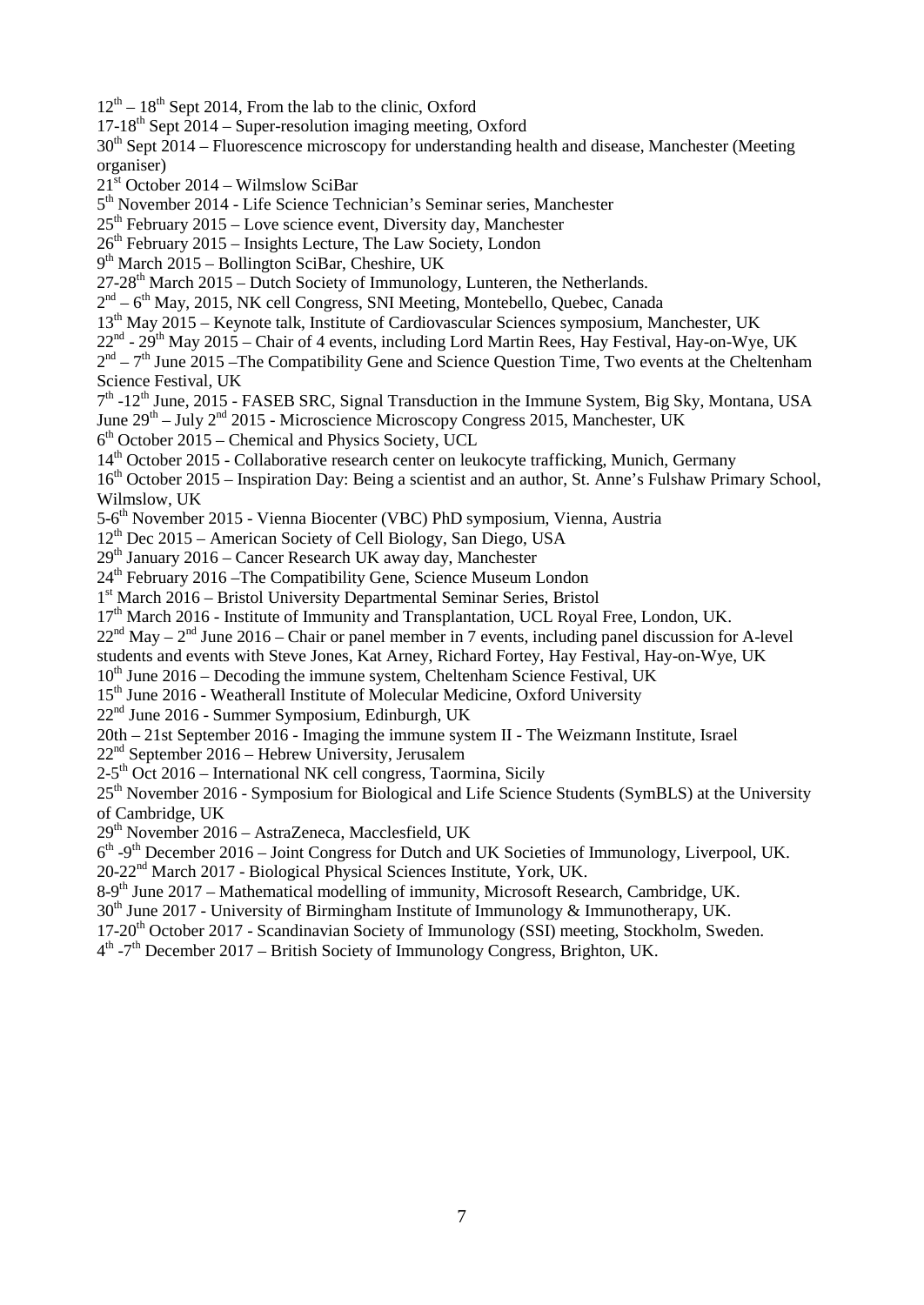# **Book: The Compatibility Gene**

My book, The Compatibility Gene, has been widely acclaimed – see quotes below – and I appeared on TV (BBC Breakfast) in the UK and the USA (The Cycle, NBC), and over 15 radio programs.

#### **Some published comments on The Compatibility Gene:**

"...[A]n elegantly written, unexpectedly gripping account of how scientists painstakingly unravelled the way in which a small group of genes ... crucially influence, and unexpectedly interconnect, various aspects of our lives... Lab work has rarely been made to seem more interesting or heroic." **-- Bill Bryson, Guardian Books of the Year 2013**

Who am I? What makes me different from everyone else? Daniel Davis recounts the remarkable science that has answered one version of these questions. He makes immunology as fascinating to popular science readers as cosmology, consciousness, and evolution (**Steven Pinker**, Johnstone Professor of Psychology, Harvard University, and the author of 'How the Mind Works' and 'The Better Angels of Our Nature')

There aren't many stories of scientific endeavour that have never been told. This is one of them. Ostensibly about a set of genes that we all have and need, this book is really about the men and women who discovered them and worked out what they do. It's about brilliant insights and lucky guesses; the glory of being proved right and the paralysing fear of getting it wrong; the passion for cures and the lust for Nobels. It's a search for the essence of scientific greatness by a scientist who is headed that way himself (**Armand Marie Leroi**, author of 'Mutants')

Genes help make us what we are, but in the often overstated claims of what DNA can actually say one crucial section of the double helix has largely been ignored. This book fills that gap. The genes behind our system of diversity code for the clues that control tissue transplants, responses to infection and even sexual success. They are complex indeed but the Compatibility Gene cuts through the complexity to reveal the startling truth about perhaps the most important section of the molecule that defines what it means to be human (**Steve Jones**, author of 'Almost Like A Whale')

Davis weaves a warm biographical thread through his tale of scientific discovery, revealing the drive and passion of those in the vanguard of research ... unusual results, astonishing implications and ethical dilemmas **(The Times)**

Davis makes the twists and turns all count **(Guardian)**

Davis ranges energetically through the research. Cultural references and anecdotes abound **(Nature)**

#### A fascinating, expertly told story **(Michael Brooks New Statesman)**

The genes that make you a true individual ... Davis provides a well-written and easy-to-read account of the sometimes complicated biology behind the crucial genes that affect our lives so profoundly **(New Scientist)**

Wonderful pen-portraits of the many scientists involved in this fast-moving field ... 5 out of 5 stars **(Henry Gee BBC Focus magazine)**

Dr. Davis's readable and informative book takes the reader into unexpectedly interesting corners of both the immune system and the lives of immunologists. It is packed with an insider's knowledge - not just of the field, but of where its bodies are buried **(Nicholas Wade New York Times)**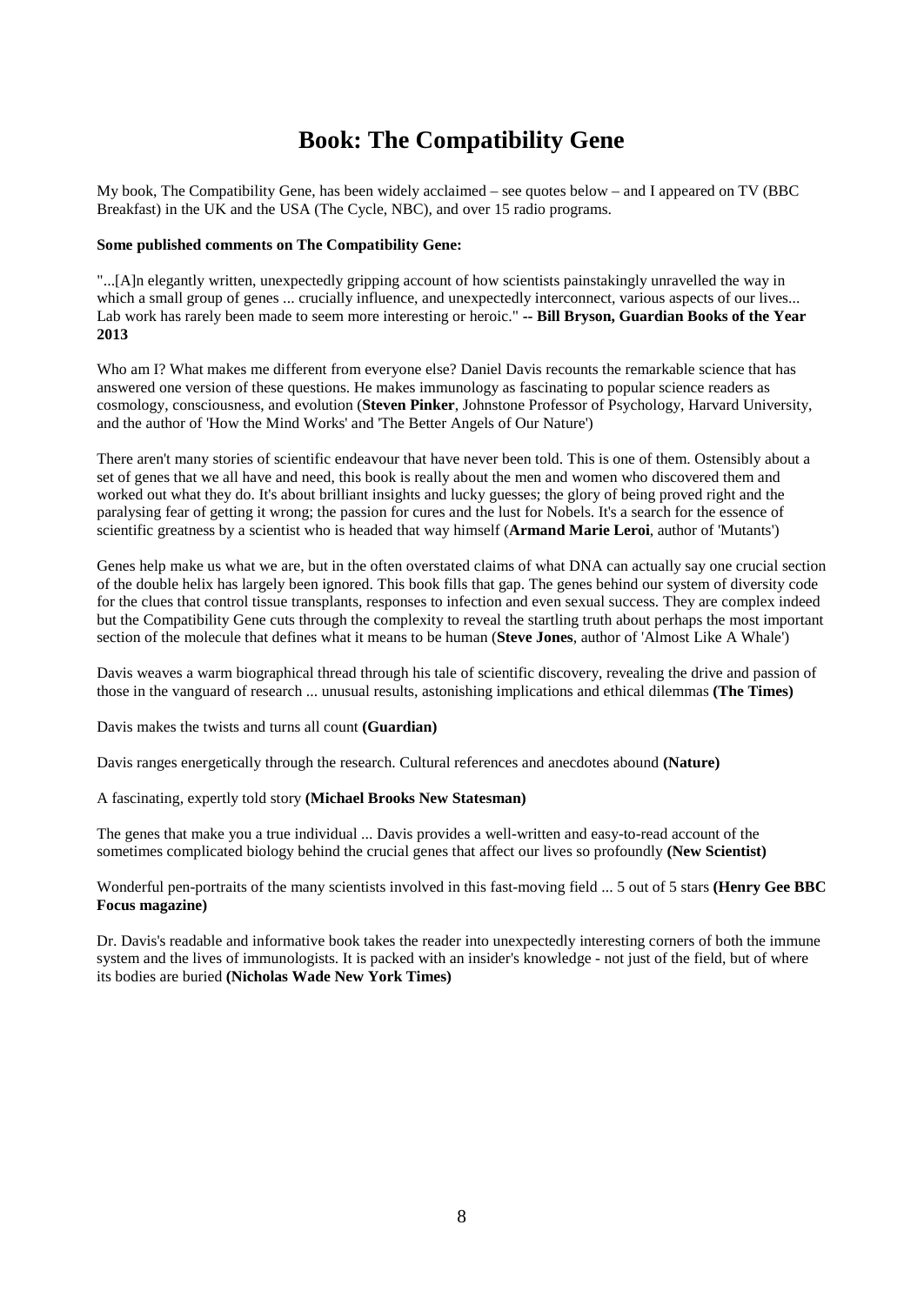# **Previous PhD Student Supervision**

| Date                                                     | <b>Student</b>  | <b>Grant Type</b>                                      | Awarding                                                                   | <b>Subject or Title</b>                                                                                                          |
|----------------------------------------------------------|-----------------|--------------------------------------------------------|----------------------------------------------------------------------------|----------------------------------------------------------------------------------------------------------------------------------|
|                                                          |                 |                                                        | <b>Body/Supervision</b>                                                    |                                                                                                                                  |
| Oct 2017 -<br>Present                                    | P. Simmonds     | PhD Studentship                                        | <b>MRC</b>                                                                 | Using super-resolution<br>microscopy to study<br>macrophage biology in<br>asthma and chronic<br>obstructive pulmonary<br>disease |
| Oct 2017 -<br>Present                                    | J. K. Tuomela   | Cancer Research<br>UK PhD Studentship                  | Manchester Cancer<br><b>Research Centre</b>                                | Molecular recognition<br>of radiotherapy-treated<br>cancer cells by human<br>Natural Killer cells                                |
| Oct 2014 -<br>Present                                    | D. Freidman     | PhD Studentship                                        | <b>MCCIR</b>                                                               | The importance of<br>stiffness in NK cell<br>activation                                                                          |
| Oct 2014 -<br>Present                                    | K. Walwyn-Brown | PhD Studentship                                        | <b>MRC</b>                                                                 | Dendritic cell<br>interactions                                                                                                   |
| Oct 2013 -<br>Present                                    | K. Srpan        | PhD Studentship                                        | MCCIR/GSK                                                                  | CD16 shedding                                                                                                                    |
| Oct 2013 -<br>Present                                    | M. Saeed        | PhD studentship                                        | MCCIR/MedImmune                                                            | T cell actin                                                                                                                     |
| Oct $2012 -$<br>viva April<br>2016                       | A. Oszmiana     | PhD Studentship                                        | <b>MCCIR</b>                                                               | Super-resolution<br>imaging of NK cell<br>recognition                                                                            |
| $Oct 2011 -$<br>viva April<br>2016                       | C. Barthen      | Quota studentship                                      | <b>BBSRC</b>                                                               | <b>HLA and disease</b>                                                                                                           |
| $Oct 2011 -$<br>viva Aug 2015                            | K. Lagrue       | <b>BBSRC CASE</b><br>award with Cellgene               | <b>BBSRC</b>                                                               | How does Revlimid<br>influence the<br>supramolecular<br>dynamics of human<br>immune cell recognition<br>and communication        |
| $Oct 2010 -$<br>Present (he<br>had a year<br>sabbatical) | A. Savell       | Chemical Biology<br>Doctoral Training<br>Centre        | EPSRC / Joint<br>supervision with Paul<br>French and Mark Neil,<br>Physics | Imaging nanotubes with<br>super-resolution<br>microscopy                                                                         |
| Oct 2010-<br>viva Nov 2014                               | A. Cartwright   | GSK supported                                          | Case Studentship<br>awarded to GSK                                         | The Immune synapse<br>as a gasket                                                                                                |
| $Oct 2008 -$<br>Viva May<br>2012                         | S Pageon        | Quota Studentship                                      | BBSRC / Sole supervisor                                                    | NK cell synapse<br>microclusters                                                                                                 |
| $Oct 2007 -$<br>Viva Dec<br>2010                         | H. Evans        | <b>Wellcome Trust</b><br>studentship                   | Wellcome Trust / Sole<br>Supervisor                                        | NK cell - macrophage<br>communication                                                                                            |
| $Oct 2006 -$<br>Viva Nov<br>2010                         | S. Oddos        | <b>Chemical Biology</b><br>Doctoral Training<br>Centre | EPSRC / Joint<br>supervision with Paul<br>French and Mark Neil,<br>Physics | Novel techniques for<br>imaging immune<br>synapses                                                                               |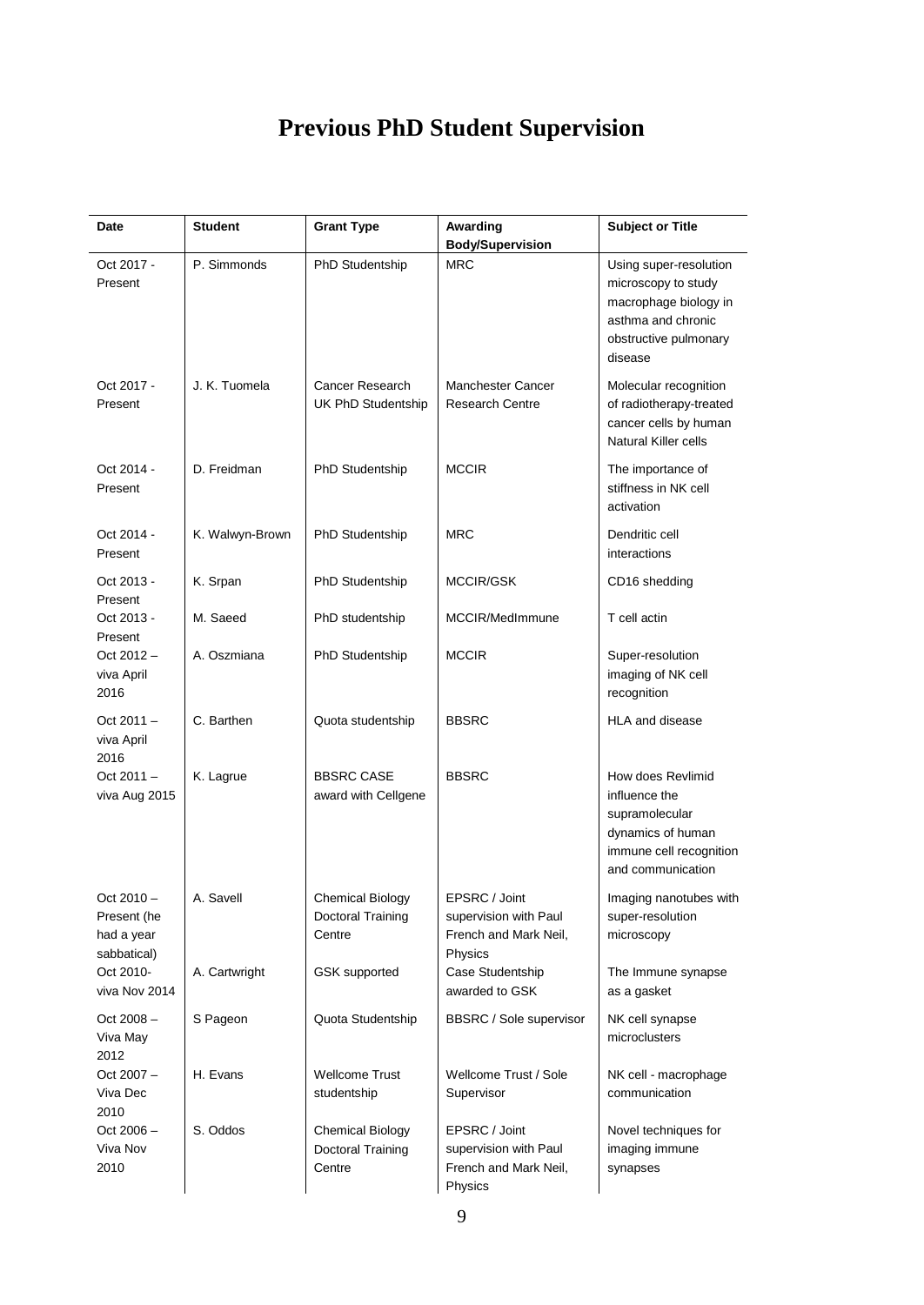| $Oct 2006 -$<br>Not<br>submitted,<br>extenuating<br>circumstances | M. Johnson        | Quota Studentship                          | <b>BBSRC / Sole Supervisor</b>                                                                  | NK cell synapse                                                        |
|-------------------------------------------------------------------|-------------------|--------------------------------------------|-------------------------------------------------------------------------------------------------|------------------------------------------------------------------------|
| $Oct 2006 -$<br>viva Nov 17 <sup>th</sup><br>2009                 | A. Chauveau       | <b>French Government</b><br>award          | Joint supervision with Eric<br>Vivier, Marseille                                                | Membrane nanotubes                                                     |
| Oct $2004 -$<br>viva Nov 27 <sup>th</sup><br>2009                 | S. Kumar          | <b>Chemical Biology</b><br>Center          | Joint supervisor with Paul<br>French, Physics.                                                  | <b>Quantitative FRET for</b><br>imaging immune<br>synapse assembly.    |
| Oct $2004 -$<br>viva Feb 22 <sup>nd</sup><br>2008                 | G. Buckland       | EMBO / MRC<br>Research grant               | EMBO & MRC / Joint<br>supervisor with Tony<br>Magee, Med. School                                | Lipid modifications in<br>immunological<br>receptors                   |
| Oct $2004 -$<br>viva Nov 26 <sup>th</sup><br>2008                 | S. Sowinski       | Wellcome Trust<br>studentship              | Wellcome Trust / Sole<br>Supervisor                                                             | New aspects of<br>immune cell<br>communication                         |
| $Oct 2003 -$<br>Viva Sept 18 <sup>th</sup><br>2007                | G. Williams       | Quota studentship                          | <b>BBSRC / Sole Supervisor</b>                                                                  | Intercellular transfer at<br>NK cell immune<br>synapses                |
| May 2003-<br>Viva May 11 <sup>th</sup><br>2007                    | C. de Almeida     | Award from the<br>Portuguese<br>government | Ministry of Science and<br>Technology, Portugal /<br>Sole Supervisor                            | Regulation of the NK<br>cell Immunological<br>Synapse                  |
| Dec 2002 -<br>viva Oct 2006                                       | P. Lannigan       | Beacon Award -<br>Harnessing<br>Genomics   | DTI / Joint supervisor with<br>Paul French, Physics.                                            | Fuorescence lifetime<br>imaging                                        |
| Dec 2002-<br>Viva May 24 <sup>th</sup><br>2006                    | <b>B.</b> Treanor | Beacon Award -<br>Harnessing<br>Genomics   | DTI / Joint supervisor with<br>David Phillips, Chemistry.                                       | Probing the immune<br>synapse with<br>fluorescence lifetime<br>imaging |
| Oct, $2001 -$<br>Viva Nov 24 <sup>th</sup><br>2005                | S. Taner          | <b>BBSRC Committee</b><br>Studentship      | <b>BBSRC / Sole Supervisor</b>                                                                  | Lipid rafts in human NK<br>cell surveillance.                          |
| Dec, 2000 -<br>Viva 12 <sup>th</sup> June<br>2006                 | K. Eleme          | Employed as<br>Research Assistant.         | MRC / Sole supervisor                                                                           | Viral recognition at<br>human NK cell immune<br>synapses.              |
| Oct, 2001 -<br>Viva April 7 <sup>th</sup><br>2005                 | B. Vanherberghen  | Employed as<br>Research Assistant.         | <b>MRC &amp; Marie Curie</b><br>Fellowship. Joint<br>supervisor with Petter<br>Hoglund, Sweden. | Proetin transfer across<br>the NK cell immune<br>synapse.              |
| $Oct 2000 -$<br>Dec 2003                                          | L. Carlin.        | <b>BBSRC Studentship</b>                   | <b>BBSRC</b>                                                                                    | NK cell recognition                                                    |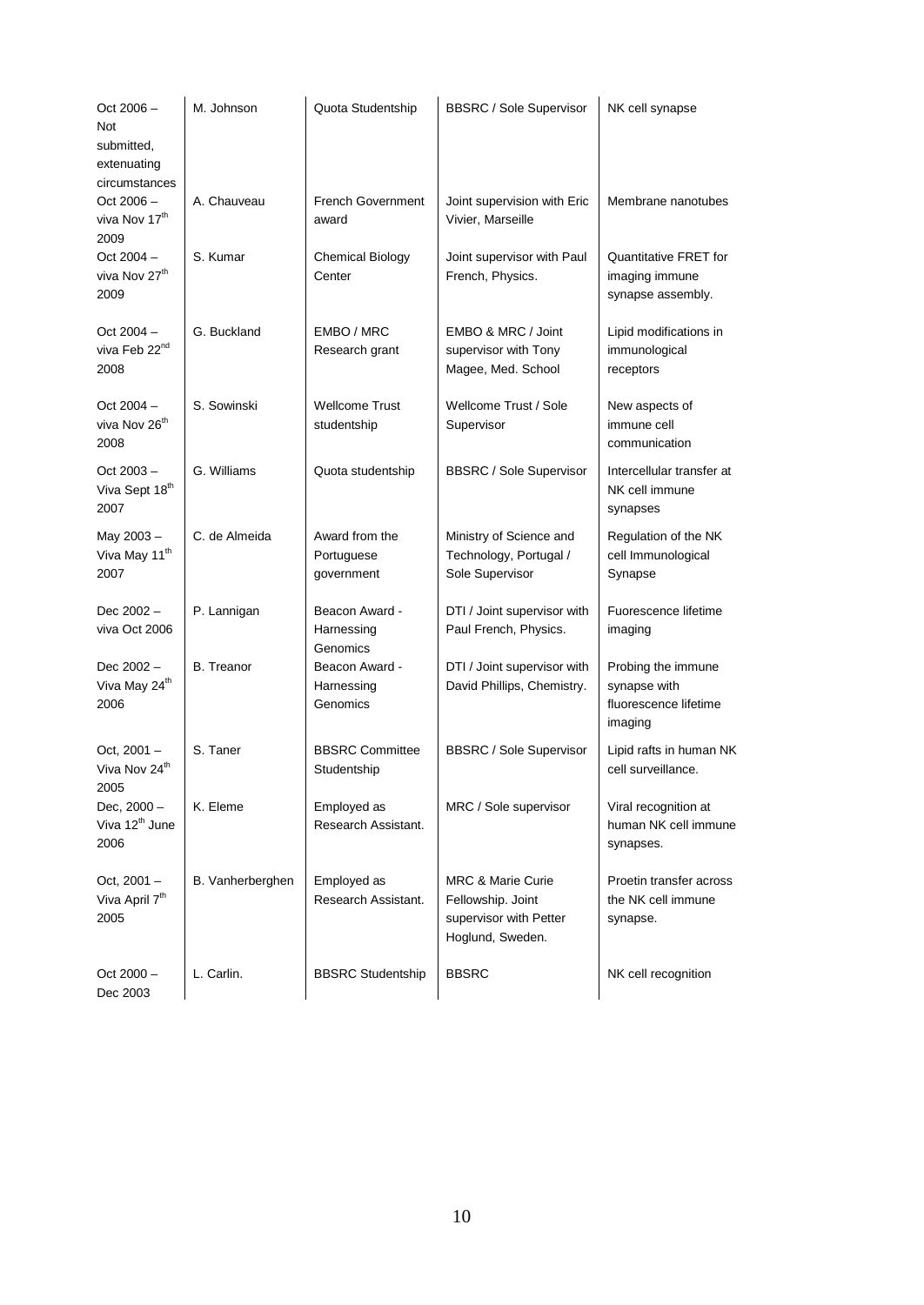# **Members of my research lab**

Current Members of the Lab (in order of arrival):

- 1. Kevin Stacey (Research Technician, Jan 2013 -)
- 2. Philippa Kennedy (Postdoc, Feb 2013 –)
- 3. Katja Srpan (PhD Student, Oct 2013 )
- 4. Mezida Saeed (PhD student, Oct 2013 )
- 5. Daniel Friedman (PhD Student, Sept 2014 )
- 6. Katie Walwyn Brown (PhD student, Sept 2014 )
- 7. Eric Pitkeathly (Postdoc, June 2016 )
- 8. Ashley Ambrose (Postdoc, July 2016 )
- 9. Sam Smith (Postdoc, Dec 2016 )

Past members:

- 1. Kumiko Yanagi (now Lecturer equivalent at Ryukyus University, Japan)
- 2. Klaus Suhling (moved to be Lecturer at Kings College, London, now Professor in Physics)
- 3. Leo M. Carlin (PhD Student then Postdoc, Oct 2000 Dec 2004, moved to postdoc at Kings College London, then faculty at Imperial College London, then Faculty at Cancer Research UK, Beatson Institute, Glasgow)
- 4. Bruno Vanherberghen (Research Assistant, Oct 2001 Oct 2004, moved to postdoc at Karolinska Institute)
- 5. Sabrina Taner (PhD Student, Oct 2001 Oct 2004, moved to postdoc at UCSF)
- 6. Konstantina Eleme (Research Assistant & PhD Student, Dec 2000 March 2005, moved to clinical trials manager at Chiltern)
- 7. Fiona McCann (Postdoc., Feb 2001 Dec 2005, moved to postdoc at Kennedy School, London)
- 8. Bebhinn Treanor (PhD Student, November 2002 Nov 2005, moved to postdoc at Cancer Research UK, now Faculty at University of Toronto)
- 9. Peter Lannigan (PhD Student, joint with Paul French (Physics), Oct 2002 Oct 2005, now postdoc in Chemistry, Imperial College)
- 10. Bjorn Onfelt (Postdoc, April 2003 April 2006, moved to lab head position in Karolinska Institute)
- 11. Esther Nolte-'t Hoen (Postdoc, Feb 2004 Feb 2006, moved to head lab in Amsterdam)
- 12. Geoff Williams (PhD Student, Oct 2003 Oct 2006, moved to postdoc with Alex Betz, LMB, Cambridge, then to work at Medimmune, AstraZeneca)
- 13. Adam Gehring (Postdoc, in collaboration with UCL, May 2004 Jan 2006, moved to A Star, Singapore)
- 14. Rufina Leung (Research Technician/Lab Manager, Feb 2006 April 2007)
- 15. Catarina Rodrigues de Almeida (PhD Student, May 2003 May 2007, Postdoc, June 2007 – Sept 2007, now postdoc in Porto)
- 16. Shlomo Nedvetzki (Postdoc, Aug 2003 –Sept 2007)
- 17. Gemma Buckland (PhD student in collaboration with Tony Magee (Medicine), Aug 2004 – Feb 2008)
- 18. Fiona Culley (Research Lecturer, Jan 2006 March 2008, now Lecturer at St. Mary's, London)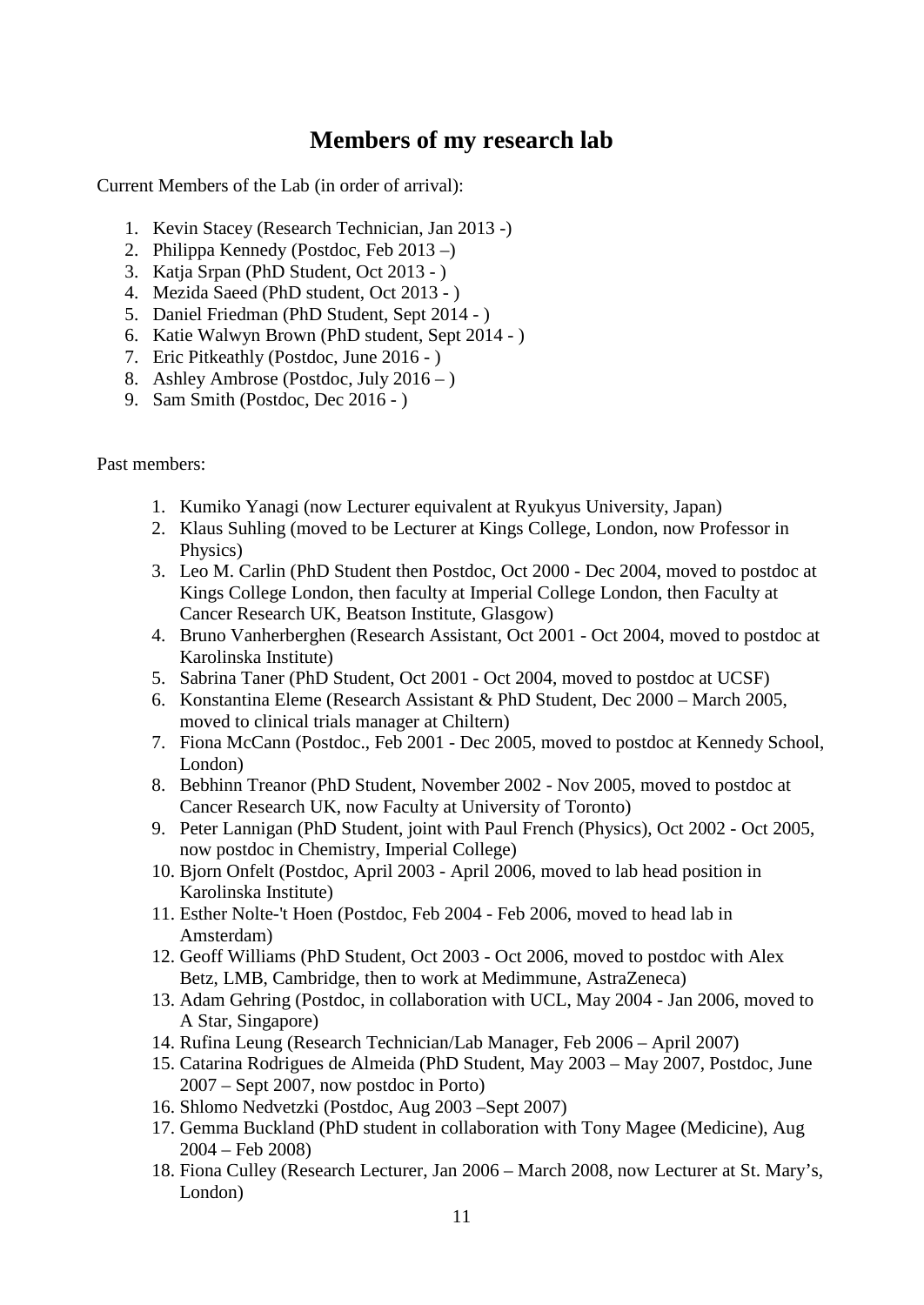- 19. Marco Purbhoo, (Postdoc, June 2005- Sept 2008, moved to be a Lecturer at St. Mary's, London)
- 20. Steffi Sowinski (PhD student, Oct 2004 Oct 2008, moved to postdoc at UCSF)
- 21. Sunil Kumar (PhD student, in collaboration with Paul French, Oct 2004 April 2009, moved to postdoc in Physics Dept, Imperial College London).
- 22. Philipp Eissmann (Postdoc, Aug 2006 –Jan 2010, moved to work at MedImmune)
- 23. Matt Johnson (PhD student Oct 2006 Oct 2009)
- 24. Anne Chauveau (PhD student in collaboration with Eric Vivier (Oct 2006 April 2010, moved to postdoc with Morgan Huse, New York, then to Oxford University)
- 25. Karsten Kohler (Postdoc, June 2006 –April 2010, moved to postdoc with Chris Rudd, Cambridge)
- 26. Amir Horowitz (Postdoc, part-time, April 2010 October 2010, moved to postdoc with Peter Parham, Stanford)
- 27. Stephane Oddos (PhD student in collaboration with Paul French, Oct 2006 –Oct 2010, moved to industry)
- 28. Henry Evans (PhD Student, October 2007 Dec 2010, moved to postdoc in Harvard)
- 29. Juha-Matti Alakoskela (Postdoc, June 2009 Dec 2010, moved to start his own lab in Finland)
- 30. Alice Brown (Postdoc, Oct 2009 April 2012, moved to Biotech in Oxford)
- 31. Maryam Mehrabi (Research Technician, June 2007 Oct 2012; moved to Sara Rankin's laboratory, Imperial College London)
- 32. Sophie Pageon (PhD Student then Postdoc, October 2008 Oct 2012; moved to Kat Gaus's laboratory, Sydney, now Oxford University)
- 33. Anne Aucher (Postdoc, October 2008 March 2013)
- 34. Dominika Rudnicka (Postdoc, Feb 2010 March 2013; moved to be an editor at Nature Communications)
- 35. Shaun-Paul Cordoba (Postdoc, June 2012 March 2013; moved to postdoc at UCL)
- 36. Alex Carisey (Postdoc, March 2013 November 2014; moved to postdoc in Houston, USA)
- 37. Adam Cartwright (PhD student, Oct 2010 March 2015; moved to postdoc at Harvard University, USA)
- 38. Alex Savell (PhD student, joint with Prof. Paul French, Oct 2010 Dec 2015)
- 39. Katherine Lagrue (PhD student, Oct 2011 Oct 2015)
- 40. Charlotte Barthen (PhD student, Oct 2011 Jan 2016, left to work at LEK Consulting)
- 41. Anna Oszmiana (PhD student, Oct 2012 March 2016, left to postdoc in Maria-Degli Esposti's lab, Australia)
- 42. Dave Williamson (Postdoc, Feb 2013 Feb 2016, left to be a postdoc with Dylan Owen, Kings College London)
- 43. Christian Loftus (PhD student, Oct 2012 Oct 2016)
- 44. Filipa Lopes (Postdoc, May 2013 Dec 2016, moved to work at ImmunoCore, Oxford)
- 45. Stefan Balint (Postdoc, Sept 2013 Dec 2016, moved to postdoc with Mike Dustin, Oxford)
- 46. David Morgan (Postdoc, Nov 2013 Dec 2016, moved to a postdoc position with Tracy Hussell, Manchester)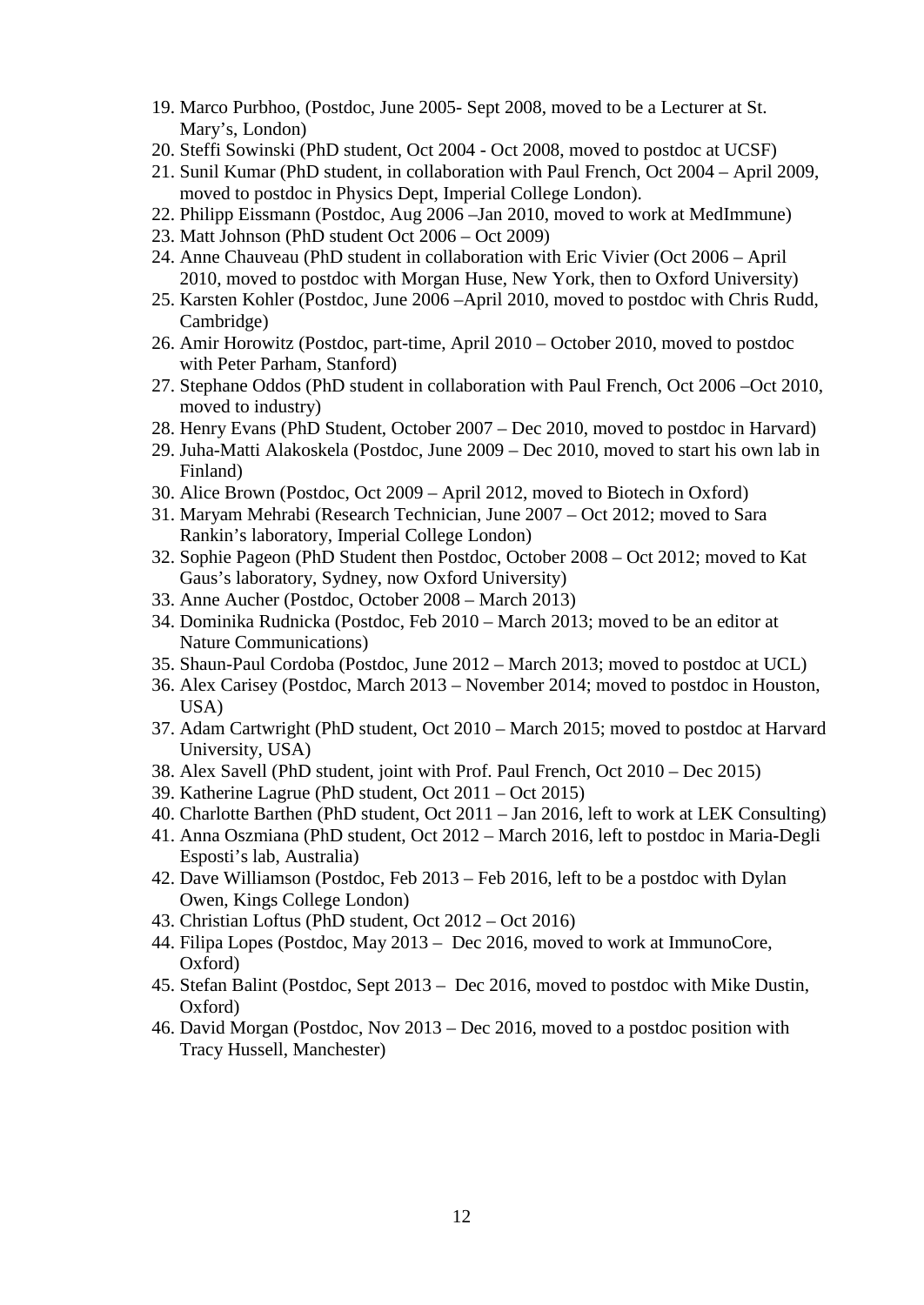# **Research Grants and Contracts**

| Source of<br><b>Funds</b>                            | <b>Title of Project</b>                                                                                                                   | <b>Duration</b> | Date of<br><b>Start</b> | <b>Total</b><br><b>Value</b>               | Names of other<br>Holders (if any)                                                                    | Other<br><b>Comments</b>                          |
|------------------------------------------------------|-------------------------------------------------------------------------------------------------------------------------------------------|-----------------|-------------------------|--------------------------------------------|-------------------------------------------------------------------------------------------------------|---------------------------------------------------|
| The Royal<br>Society                                 | Protein Recognition at<br>Cell surfaces                                                                                                   | 2 Years         | March<br>2000           | £10,000                                    | None                                                                                                  |                                                   |
| <b>MRC</b>                                           | The Human Natural Killer<br>Cell Immune Synapse                                                                                           | 5 Years         | October<br>2000         | £588,266                                   | None                                                                                                  | Career<br>Establishment<br>Award                  |
| <b>BBSRC</b>                                         | <b>Imaging Natural Killer</b><br>Cell Immune Synapse<br>Formation by Green<br><b>Fluorescent Protein</b><br>Lifetime Microscopy           | 3 Years         | December<br>2000        | £323,988                                   | Co-Applicants<br>are Paul French<br>(Physics, IC),<br>David Phillips<br>OBE<br>(Chemistry, IC).       | I am the<br>Principal<br>Investigator             |
| <b>BBSRC</b>                                         | Supramolecular<br>Organisation at immune<br>synapses in human T cell<br>anergy and tolerance                                              | 2.5 Years       | <b>July 2001</b>        | £247,708                                   | Co-Applicant is<br>Margaret<br>Dallman<br>(Biology, IC)                                               | I am the<br>Principal<br>Investigator             |
| <b>BBSRC</b>                                         | Lipid raft proteomics of<br>human Nk cells                                                                                                | 3 years         | Oct 2001                | PhD<br>Student-<br>ship                    |                                                                                                       | $\overline{\phantom{0}}$                          |
| The Royal<br>Society                                 | Immune Synapse Electron<br>Microscopy                                                                                                     | 2 Years         | March<br>2002           | £9,000                                     | None                                                                                                  |                                                   |
| <b>EMBO</b>                                          | <b>Immunological Synapses</b>                                                                                                             | 3 Years         | October<br>2002         | £30,000                                    | None                                                                                                  | Young<br>Investigator<br>Program<br>Award         |
| The<br>Department<br>of Trade and<br>Industry        | Functional bioimaging<br>using fluorescence<br>lifetime imaging                                                                           | 3 Years         | October<br>2002         | £1.44M<br>£235,298<br>to my<br>lab)        | Consortium<br>headed by Paul<br>French (Physics,<br>IC). I am the<br>first co-applicant               |                                                   |
| Foundation<br>for Science<br>and<br>Technology,      | Thresholds for activation<br>and inhibition of NK cells                                                                                   | 4 Years         | May 2003                | 139,080<br>Euro                            | Sponsor for<br>Catarina de<br>Almeida                                                                 |                                                   |
| Portugal.<br>Human<br>Frontier<br>Science<br>Program | The mathematics, physics<br>and biology of Natural<br>Killer cells                                                                        | 3 Years         | May 2003                | \$750,000<br>$(\$275,000$<br>to my<br>lab) | Collaboration<br>with Petter<br>Hoglund<br>(Karolinska<br>Institute) and<br>Ramit Mehr<br>(Jerusalem) | Ranked 1 <sup>st</sup> of<br>all<br>applications. |
| MRC                                                  | Confocal Microscope                                                                                                                       |                 | <b>July 2003</b>        | £163,027                                   | None                                                                                                  | <b>MRC</b><br>Equipment<br>Supplement<br>Scheme   |
| <b>BBSRC</b>                                         | <b>Multiuser TIRF</b><br>microscopy set up for<br>realtime cellular and<br>molecular imaging                                              |                 | Sept 2003               | £66,796                                    | I am one co-<br>applicant in<br>consortium                                                            | <b>BBSRC</b> Large<br>Capitol                     |
| Wellcome<br>Trust                                    | Functional and molecular<br>analysis of virus specific<br>tetramer-negative CD8 T<br>cells during chronic<br>hepatitis B virus infection. | 2 Years         | Oct 2003                | £106,000<br>$£12K$ to<br>my lab)           | I am the co-<br>applicant. PI is<br>Antonio<br>Bertoletti, UCL.                                       |                                                   |
| Wellcome<br>Trust                                    | PhD program in Infection<br>& Immunity                                                                                                    | 3 Years         | Oct 2004                | £125,250                                   | Studentship for<br>S. Sowinski                                                                        | Grant obtained<br>by consortium                   |
| <b>BBSRC</b>                                         | Membrane nanotubes as a<br>novel mechanism of<br>intercellular<br>communication                                                           | 3 Years         | Jan 2005                | £224,000                                   | None                                                                                                  | Final report<br>graded A (Feb<br>2009)            |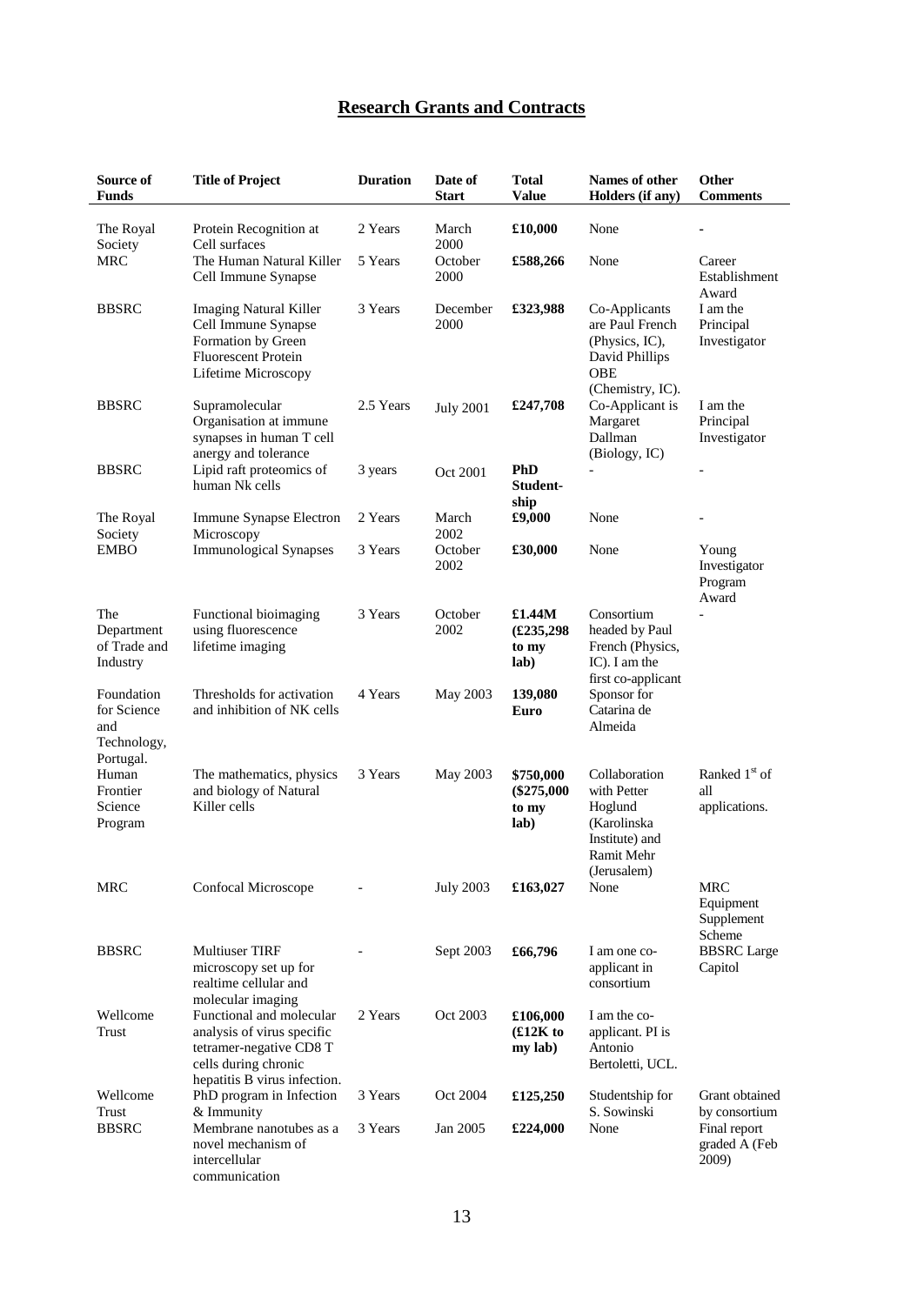| Source of<br><b>Funds</b>     | <b>Title of Project</b>                                                                                                                                      | <b>Duration</b> | Date of<br><b>Start</b> | <b>Total Value</b>                  | Names of other<br>Holders (if any)                                                                  | <b>Other</b><br><b>Comments</b>                                 |
|-------------------------------|--------------------------------------------------------------------------------------------------------------------------------------------------------------|-----------------|-------------------------|-------------------------------------|-----------------------------------------------------------------------------------------------------|-----------------------------------------------------------------|
| Lister<br>Institute           | Nanotubes and Synapses<br>in Immune Cell                                                                                                                     | 3 Years         | May<br>2005             | £150,000                            | None                                                                                                | <b>Research Prize</b>                                           |
| <b>MRC</b>                    | Communication<br>Immune cell<br>communication facilitated<br>by the supramolecular<br>organisation and<br>intercellular transfer of<br>cell surface proteins | 5 Years         | Feb<br>2006             | £900,018                            | None                                                                                                |                                                                 |
| <b>BBSRC</b>                  | Quantification, modelling<br>and analysis of molecular<br>dynamics, patterning and<br>signalling in the NK<br>synapse                                        | 4 years         | April<br>2006           | £800,000<br>£279,000<br>to my lab)  | Collaboration<br>with Nigel<br><b>Burroughs</b><br>(Warwick) and<br>Anton van der<br>Merwe (Oxford) |                                                                 |
| <b>BBSRC</b>                  | Investigation of the<br>molecular dynamics of<br>the intercellular<br>communication with<br>advanced multi-<br>dimensional fluorescence                      | 3 Years         | April<br>2006           | £279,701<br>$£24,000$ to<br>my lab) | Collaboration<br>with Klaus<br>Suhling (KCL)                                                        |                                                                 |
| Wellcome<br>Trust             | spectroscopy and imaging<br>PhD program in Infection<br>& Immunity                                                                                           | 3 Years         | Oct<br>2007             | £158,007                            | Studentship for<br>H. Evans with<br>supplementary<br>funding for<br>specific project                | Grant obtained<br>by consortium                                 |
| Wolfson<br>Royal Society      | Research Merit Award                                                                                                                                         | 5 Years         | April<br>2008           | £50,000                             |                                                                                                     | Personal<br>salary                                              |
| Merck (USA)                   | Communicating complex<br>network information by<br>intercellular transfer of<br>macrophage proteins and<br><b>RNA</b>                                        | 1 year          | Oct<br>2008             | \$75,000                            | Collaboration<br>with Eric Schadt<br>(Merck)                                                        | Project cut<br>short due to<br>$7000$ job<br>losses at<br>Merck |
| Imperial<br>College<br>London | Spatio-temporal mapping<br>of protein interactions in<br>live cells by<br>multidimensional<br>fluorescence imaging                                           | 3 Years         | Oct<br>2008             | £150,000                            | P. French (co-<br>PI) with M. Neil,<br>C. Dunsby, T.<br>Magee                                       | Research<br>Excellence<br>Award 2008                            |
| Wellcome<br>Trust             | Functional proteomic<br>analysis of the ubiquitin<br>pathway during malaria<br>infection                                                                     | 5 Years         | April<br>2009           | £666,320<br>(not my lab)            | Sponsor for K.<br>Artavanis-<br>Tsakonas                                                            | Research<br>Career<br>Development<br>Fellowship                 |
| Marie Curie<br>Award (EU)     | Membrane nanotubes-<br>Determining the<br>molecular basis for the<br>formation of<br>membrane nanotubes<br>between immune cells                              | 1 Year          | Sept<br>2009            | 91,809<br>Euro                      | For Juha-Matti<br>Alakoskela                                                                        |                                                                 |
| Wellcome<br>Trust             | Regulatory function of<br>NK receptors in<br>pathologies associated<br>with chronic<br>inflammation                                                          | 5 Years         | Oct<br>2009             | £758,604<br>(not my lab)            | Sponsor for<br>Nadia Guerra                                                                         | Research<br>Career<br>Development<br>Fellowship                 |
| MRC (UK)                      | Understanding and<br>manipulating Antibody<br>Dependent Cell<br>Cytotoxicity (ADCC) by<br>human Natural Killer<br>(NK) cells                                 | 3 Years         | Jan<br>2010             | £338,667                            | Matt Sleeman<br>co-applicant<br>from industry                                                       | Industrial<br>collaboration<br>with<br>MedImmune                |
| Marie Curie<br>Award (EU)     | <b>Improving ADCC</b>                                                                                                                                        | 3 Years         | Sept<br>2010            | £32,000                             | For Dominika<br>Rudnicka                                                                            |                                                                 |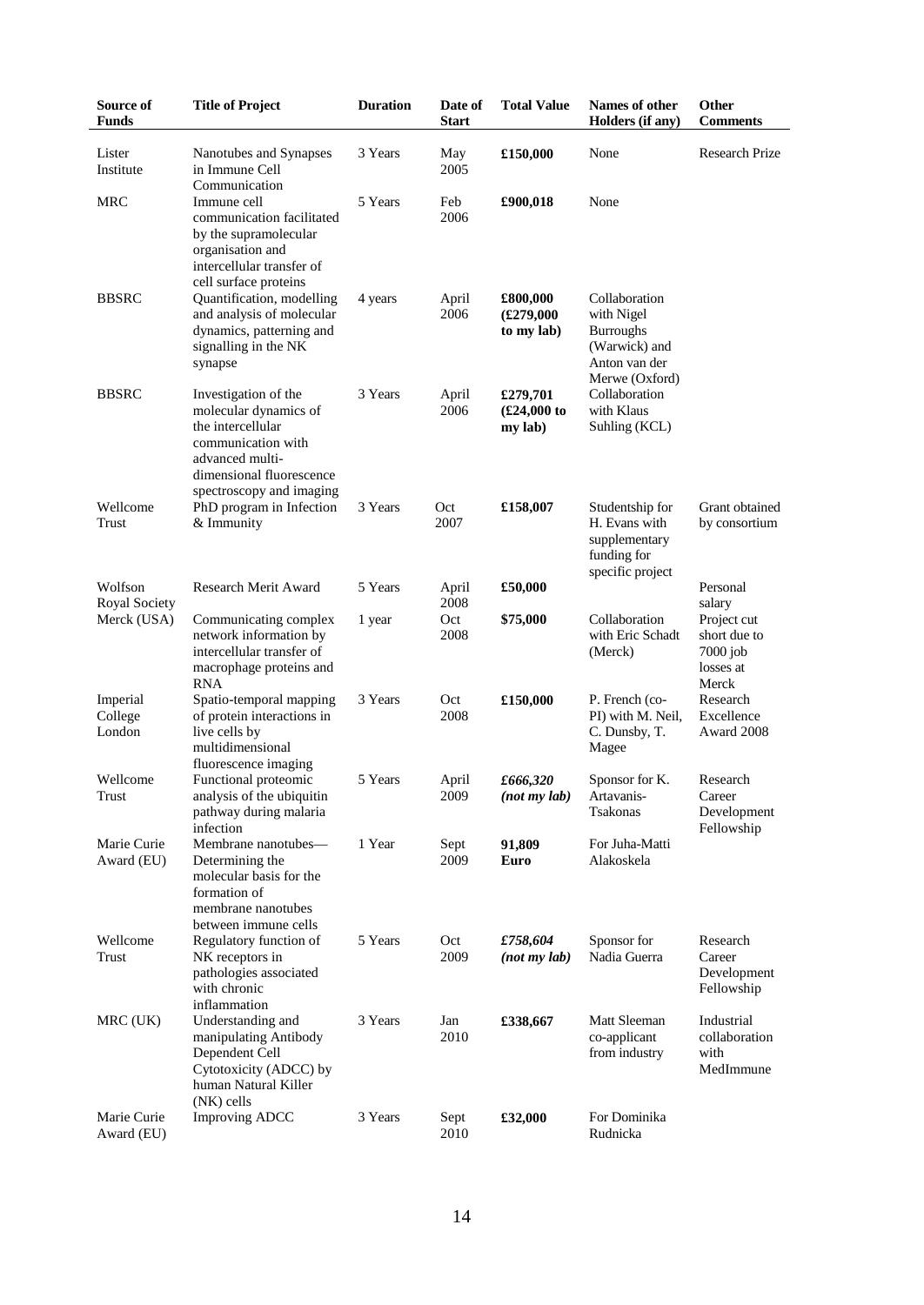| Source of<br><b>Funds</b>                                             | <b>Title of Project</b>                                                                                                                             | <b>Duration</b> | Date of<br><b>Start</b> | <b>Total</b><br><b>Value</b> | Names of other<br>Holders (if any)                         | Other<br><b>Comments</b>                                              |
|-----------------------------------------------------------------------|-----------------------------------------------------------------------------------------------------------------------------------------------------|-----------------|-------------------------|------------------------------|------------------------------------------------------------|-----------------------------------------------------------------------|
|                                                                       |                                                                                                                                                     |                 |                         |                              |                                                            |                                                                       |
| <b>GSK</b>                                                            | Probing and manipulating<br>intercellular cross-talk                                                                                                | 4 Years         | Oct<br>2010             | £83,281                      | None                                                       | Studentship                                                           |
| Medical<br>Research<br>Council                                        | The supramolecular<br>dynamics of human<br>immune cell recognition<br>and communication                                                             | 5 Years         | March<br>2011           | £2,231,804                   | None                                                       | Sole<br>Applicant:<br>Program Grant                                   |
| <b>BBSRC</b>                                                          | Drug delivery at the<br>immune synapse                                                                                                              | 3 years         | Oct<br>2011             | £453,868                     | None                                                       | Sole Applicant                                                        |
| Celgene                                                               | Mechanism of action of<br>Revlimid                                                                                                                  | 3 Years         | Oct<br>2011             | £65,000                      | PhD studentship<br>plus £65k top-up                        |                                                                       |
| Wellcome<br>Trust                                                     | In vivo imaging of<br>Natural Killer (NK) cells<br>during<br>chronic inflammation                                                                   | 3 Years         | Oct<br>2012             | £42,000                      | <b>ISSF</b><br>Inflammation<br>Science (IS)<br>Studentship | With Dr.<br>Nadia Guerra                                              |
| Manchester<br>Collaborative<br>Center for<br>Inflammation<br>Research | Establishing a new<br>research centre in<br>collaboration with<br>AstraZeneca and GSK                                                               | 3 Years         | Jan<br>2013             | £1,600,000                   | None                                                       | Relocation<br>from Imperial<br>College to<br>Manchester<br>University |
| Wellcome<br>Trust                                                     | A 'Molecular Imaging<br>(FLIM/FCS) toolbox' to<br>investigate molecular<br>interactions and activation<br>in super-resolution and<br>widefield mode | N/A             | June<br>2016            | £255,000                     | Co-applicant                                               | Equipment<br>award for core<br>facility                               |
| Wellcome<br>Trust                                                     | The nanoscale<br>organisation of immune<br>cell surfaces in<br>health and disease                                                                   | 5 years         | Oct<br>2016             | £1,816,067                   | None                                                       | Investigator<br>Award                                                 |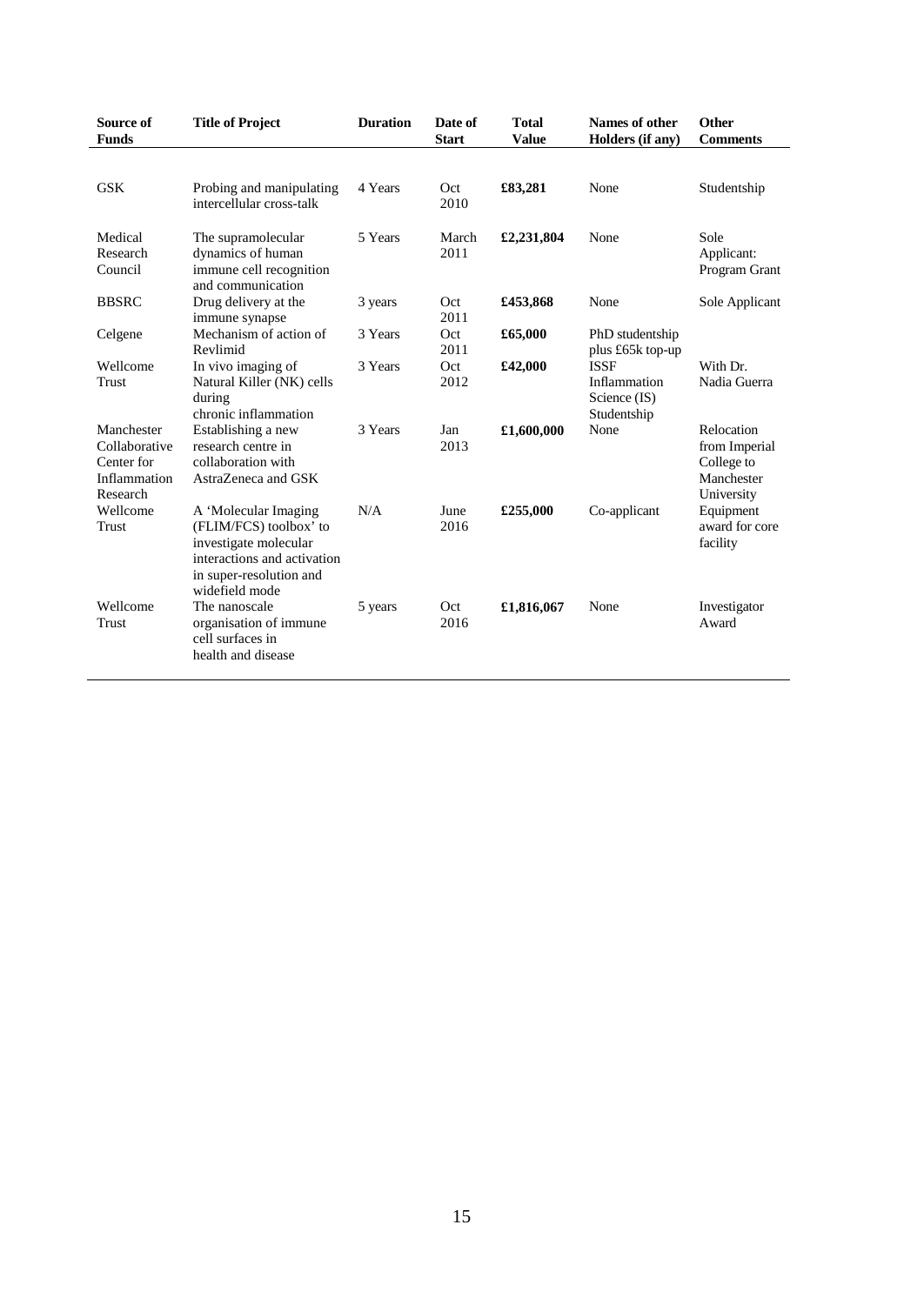## **Publications**

1. **Davis D.M.** "Small Steps into International Orbit". Physics World, 7(10), (1994), 57.

2. **Davis D.M.,** McLoskey D., Birch D.J.S., Swart R.M., Gellert P.R., Kittlety R.S. "Fluorescence studies of tryptophan and Human Serum Albumin (HSA) in AOT reverse micelles." SPIE Proc., 2137, (1994), 331-342.

3. **Davis D.M.,** Birch D.J.S. "A fluorescence study of Nile Red bound to Human Serum Albumin in buffer, denaturant and reverse micelles." SPIE Proc., 2388, (1995), 302-313.

4. **Davis D.M**., Birch D.J.S. "Extrinsic fluorescence probe study of Human Serum Albumin using Nile Red." Journal of Fluorescence, 6, (1996), 23-32.

5. **Davis D.M.,** McLoskey D., Birch D.J.S., Gellert P.R., Kittlety R.S., Swart R.M. "The fluorescence and circular dichroism of proteins in reverse micelles: application to the photophysiscs of human serum albumin and N-acetyl-l-tryptophanamide." Biophysical Chemistry, 60, (1996), 63-77.

6. Pazmany L., Mandelboim O., Vales-Gomez M., **Davis D.M.,** Reyburn H.T., Strominger J.L. "Protection from natural killer cell mediated lysis by HLA-G expression on target cells." Science, 274, (1996), 792-795.

7. Mandelboim O.\*, **Davis D.M**. \*, Reyburn H.T.\*, Vales-Gomez M., Sheu E.G., Pazmany L., Strominger J.L. "Enhancement of class II-restricted T cell responses by costimulatory NK receptors for MHC class I proteins," Science, 274, (1996), 2097-2100. \*These authors contributed equally.

8. Reyburn H.T., Mandelboim O., Vales-Gomez M., Sheu E.G., Pazmany L.P., **Davis D.M.,** Strominger J.L. "Human NK cells: their ligands, receptors and function." Immunological Reviews, 155, (1997), 119- 125.

9. Mandelboim O., Reyburn H.T., Sheu E.G., Vales-Gomez M., **Davis D.M.,** Wilson S.B., Pazmany L., Strominger J.L. "The binding site of NK receptors on HLA-C molecules." Immunity, 6, (1997), 341-350.

10. Mandelboim O., Pazmany L., **Davis D.M.,** Vales-Gomez M., Reyburn H.T., Rybalov B., Strominger J.L. "Multiple receptors for HLA-G on human natural killer cells." Proc. Natl. Acad. Sci., 94, (1997), 14666-14670.

11. **Davis D.M.,** McLoskey, D., Birch, D.J.S., Gellert, P.R., Kittlety, R.S., Swart, R.M. "The tyrosyl fluorescence of subtilisin Carlsberg in buffer and reverse micelles." Journal of Fluorescence, 7, (1997), 147s-149s.

12. Reyburn H.T., Mandelboim O., Vales-Gomez M., **Davis, D.M.,** Pazmany L.P., Strominger J.L. "Expression of the MHC class I homologue encoded by human cytomegalovirus inhibits natural killer cell attack." Nature, 368, (1997), 514-517.

13. **Davis, D.M**., Reyburn H.T., Pazmany L.P., Chiu I., Mandelboim O., Strominger J.L. "Impaired spontaneous endocytosis of HLA-G." European Journal of Immunology, 27, (1997), 2714-2719.

14. Mandelboim O., Kent S., **Davis D.M.,** Wilson S.B., Okazaki T., Jackson R., Hafler D., Strominger J.L. "Natural Killer activating receptors trigger interferon gamma secretion from T cells and natural killer cells." Proc. Natl Acad. Sci., 95, (1998), 3798-3803.

15. Gakamsky D.M.\*, **Davis D.M**.\*, Haas E., Strominger J.L., Pecht I. "Photophysical analysis of class I MHC protein assembly using a Xanthene dervatized beta-2microglobulin." Biophysical Journal, 76, (1999), 1552-1560. \*These authors contributed equally.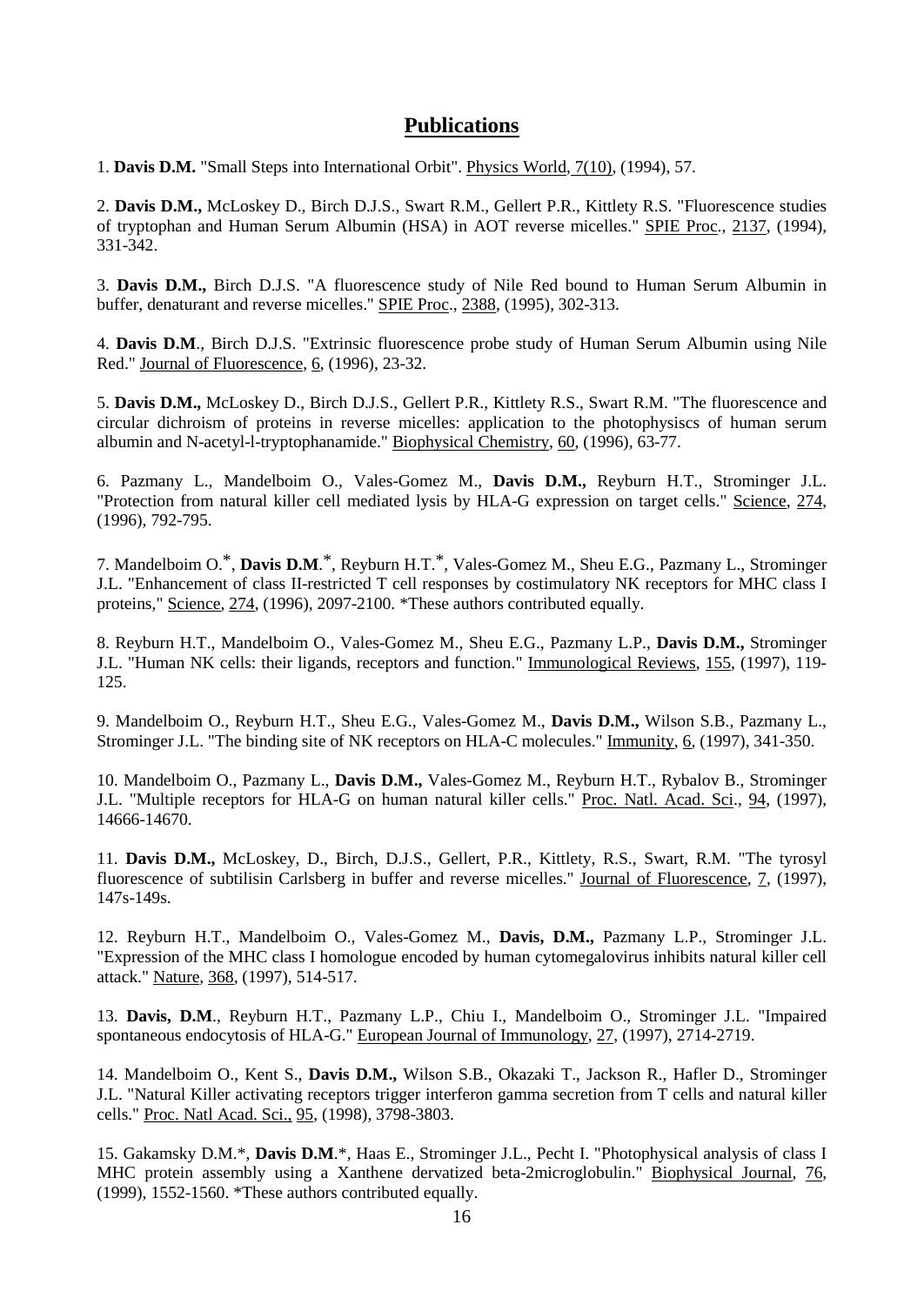16. **Davis D.M**., Mandelboim O., Luque I., Baba E., Boyson J., Strominger J.L. "The transmembrane sequence of human leukocyte antigen (HLA-) C as a determinant in inhibition of a subset of natural killer cells." Journal of Experimental Medicine, 189, (1999), 1265-1274.

17. Mandelboim O., Malik P., **Davis D.M.,** Jo C., Boyson J.E., Strominger J.L. "Human CD16 as a lysis receptor mediating direct natural killer (NK) cell cytotoxicity," Proc. Natl. Acad. Sci, 96, (1999), 5640-5644.

18. Cohen G., Gandhi R., **Davis D.M.,** Mandelboim O., Chen B., Strominger J.L., Baltimore D. "Selective down-regulation of class I MHC proteins protects HIV infected cells from natural killer cell attack." Immunity, 10, (1999), 661-672.

19. Pazmany L., Mandelboim O., Vales-Gomez M., **Davis D.M.,** Becker T.C., Reyburn H.T., Seebach J.D., Hill J.A., Strominger J.L. "HLA-G and its recognition by NK cells." Journal of Reproductive Immunology, 43, (1999), 127-137.

20. Gakamsky D.M., Boyd L.F., Margulies D.H., **Davis D.M**., Strominger J.L., Pecht I. "An allosteric mechanism controls antigen presentation by the H-2Kb complex." Biochemistry, 38, (1999), 12165- 12173.

21. Chiu I\*., **Davis D.M.**\*, Strominger J.L. "Trafficking of spontaneously endocytsoed major histocompatibility proteins." Proc. Natl Acad. Sci., 96, (1999), 13944-13949. \* These authors contributed equally.

22. **Davis D.M.,** Chiu I., Fassett M., Cohen G.B., Mandelboim O., Strominger J.L. "The human natural killer cell immune synapse," Proc. Natl. Acad. Sci., 96, (1999), 15062-15067.

23. Gakamsky D., **Davis D.M.,** Strominger J.L., Pecht I. "Assembly and dissociation of human leukocyte antigen (HLA)-A2 studied by fluorescence energy transfer." Biochemistry, 39, (2000), 11163-11169.

24. **Davis D.M.** "Cruel and calculating, but it's your best friend: Natural Born Killers," The Times Higher Education Supplement, 1452, (2000), 34-35.

25. **Davis D.M.** "Molecular recognition of disease at natural killer cell immune synapses," Science Progress, 83, (2000), 303-316.

26. Baba E., Erskine R., Boyson J.E., Cohen G.B., **Davis D.M.,** Malik P., Mandelboim O., Reyburn H.T., Strominger J.L. "N-linked carbohydrate on human leukocyte -C and recognition by natural killer cell inhibitory receptors," Human Immunol., 61, (2000), 1202-1218.

27. Suhling K., **Davis D.M.,** Petrásek Z., Siegel J., Phillips D. "The influence of the refractive index on EGFP fluorescence lifetimes in mixtures of water and glycerol," SPIE Proc., 4259, (2001), 92-101.

28. Mandelboim O., Lieberman N., Lev M., Paul L., Arnon T.I., Bushkin Y., **Davis D.M**., Strominger J.L., Yewdell J.W., Porgador A. "Recognition of haemagglutinins on virus-infected cells by NKp46 activates lysis by human NK cells." Nature, 409, (2001), 1055-1060.

29. **Davis D.M.,** "Taking stock of Stockholm." Immunology News, 8, (2001), 20-21.

30. Carlin L.M., Eleme K., McCann F., **Davis D.M.,** "Intercellular transfer and supramolecular organization of human leukocyte antigen C at inhibitory Natural Killer cell immune synapses." J. Exp. Med., 194, (2001), 1507-1517. *Featured on journal cover.*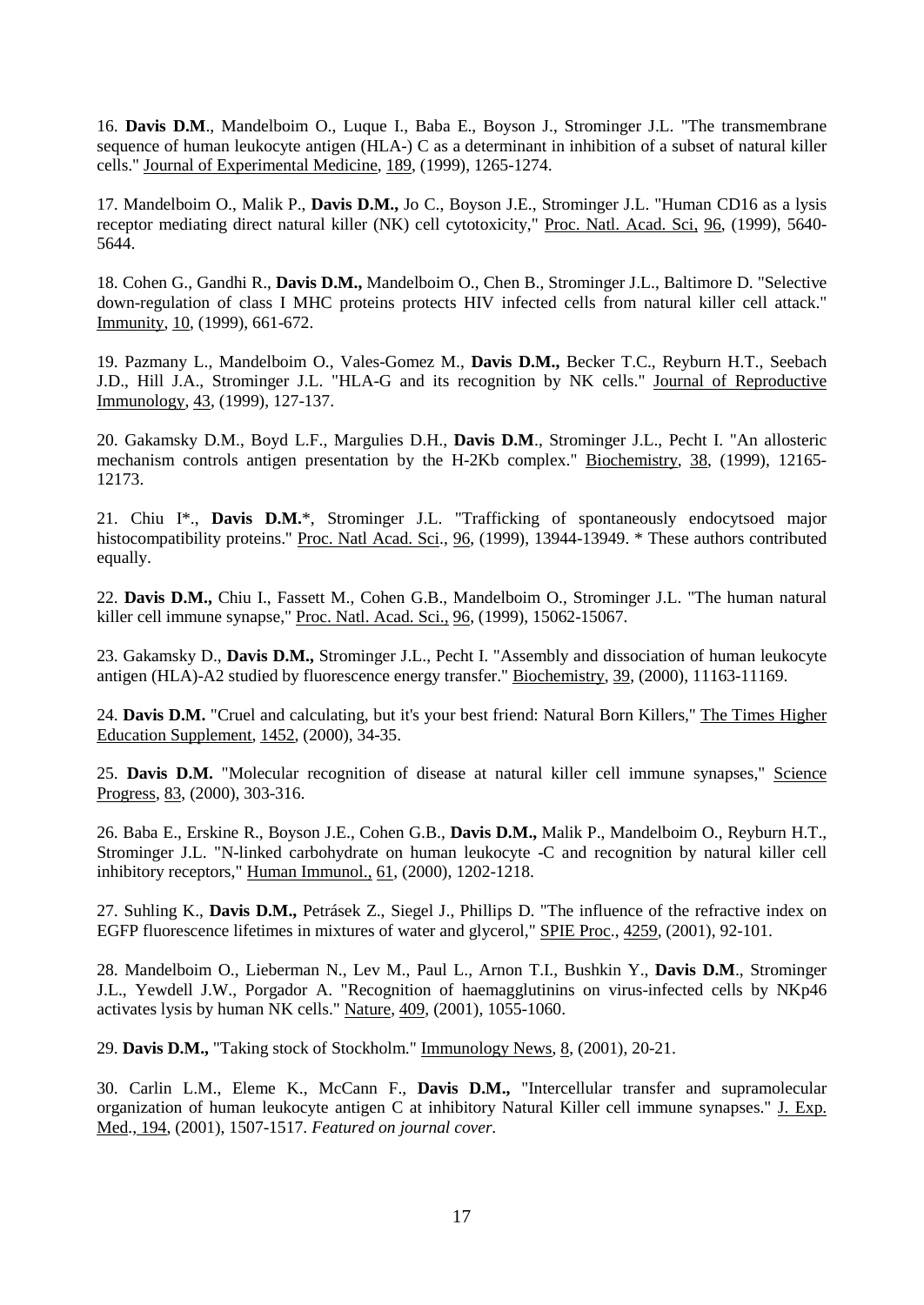31. Fassett M.S., **Davis D.M**., Valter M.M., Cohen G.B., Strominger J.L., "Signaling at the Inhibitory Natural Killer Cell Immune Synapse Regulates Lipid Raft Polarization but not class I MHC clustering," Proc. Natl. Acad. Sci., 98, (2001), 14547-14552.

32. Suhling K., **Davis D.M.,** Phillips D., "The influence of solvent viscosity on the fluorescence decay and time-resolved anisotropy of green fluorescent protein." J. Fluorescence, 12, (2002), 91-95.

33. Elson D. S., Siegel J., Webb S. E. D., Lévêque-Fort S., Parsons-Karavassilis D., Cole M.J., French P.M.W., **Davis D. M.,** Lever M.J., Jukaitis R., Neil M. A. A., Sucharov L. O., Wilson T. "Wide-field fluorescence lifetime imaging with optical sectioning and spectral resolution applied to biological samples." J. Modern Optics, 49, (2002), 985-995.

34. **Davis D.M.** "Assembly of the immunological synapse for T cells and NK cells", Trends Immunol., 23, (2002), 356-363. *Featured on journal cover.*

35. McCann F.E., Suhling K., Carlin L.M., Eleme K., Taner S.B., Yanagi K., Vanherberghen B., French P.M.W., **Davis D.M.** "Imaging immune surveillance by T cells and NK cells", Immunol. Rev., 189, (2002), 179-193.

36. McCann F.E., SuhlingK., Carlin L.M., Eleme K., Yanagi K., French P., Phillips D., **Davis D.M.** "Probing supramolecular organisation at immune synapses." in Templer R., Leatherbarrow R., (Eds.) Biophysical Chemistry: Membranes and Proteins, Royal Society of Chemistry, Cambridge, UK, (2002), pp58-71.

37. Suhling K., Siegel J., Phillips D., Lévêque-Fort S., Webb S.E.D., French P.M.W., **Davis D.M.** Imaging the fluorescence lifetime of green fluorescent protein reports on the refractive index. in Stanley P.E., Kricka L.J. (Eds.) Bioluminescence and Chemiluminescence: Progress and Current Applications, World Scientific, (2002), pp111-114.

38. Suhling K., Siegel J., Phillips D., French P.M.W., Lévêque-Fort S., Webb S.E.D., **Davis D.M.** "Imaging the environment of green fluorescent protein", Biophys J, 83, (2002), 3589-3595.

39. McCann F.E., Suhling K., Carlin L.M., Vanherberghen B., Siegel J., Webb S.E.D., French P.M.W., Phillips D., **Davis D.M.** "Imaging the construction of Natural Killer cell immune synapses" in HLA 2004: Immunobiology of the MHC.

40. Siegel J., Suhling K., Lévêque-Fort S., Sabharwal Y., Webb S.E.D., **Davis D.M.,** Phillips D., French P.M.W. "Wide-field time-resolved fluorescence anisotropy imaging (TR-FAIM) – A novel approach to image the viscosity of a fluorophore environment", Rev Sci Instrum, 74, (2003), 182-190.

41. McCann F.E., Vanherberghen B., Eleme K., Carlin L.M., Newsam R.J., Goulding D., **Davis D.M.** "The size of the synaptic cleft and distinct distributions of filamentous actin, ezrin, CD43 and CD45 at activating and inhibitory human Natural Killer cell immune synapses", J. Immunol., 170, (2003), 2862- 2870.

42. **Davis D.M**., Igakura T., McCann F.E., Carlin L.M., Andersson K., Vanherberghen B., Sjöström A., Bangham C.R.M., Hoglund P. "The protean immune cell synapse: A supramolecular structure with many functions", Semin. Immunol., 15, (2003), 317-324.

43. Artavanis-TsakonasK., Eleme K., McQueen K.L., Cheng N.W., Parham P., **Davis D. M.,** RileyE.M. "Activation of a subset of human natural killer cells upon contact with *Plasmodium falciparum-*infected erythrocytes", J. Immunol. 171, (2003), 5396-5405.

44. Suhling K., Siegel J., Lanigan P.M.P., Lévêque-Fort S., Webb S.E.D., Phillips D., **Davis D.M.,** French P.M.W. "Wide-field time-resolved fluorescence anisotropy imaging (TR-FAIM) applied to live cells", Optics Letters. 29, (2004), 584-586.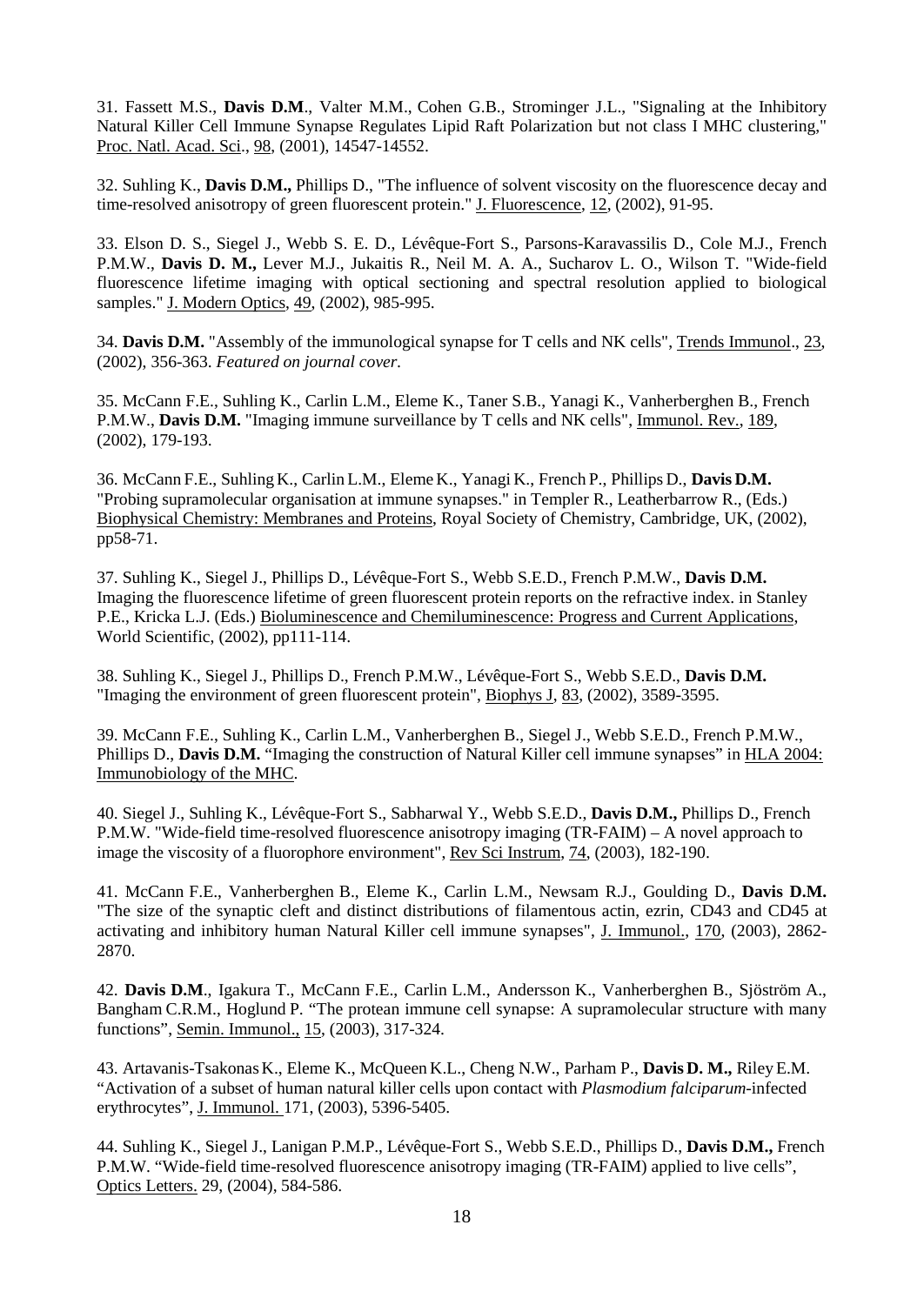45. Eleme K., Taner S.B., Önfelt B., Collinson L.M., McCann F.E., Chalupny N.J., Cosman D., HopkinsC., Magee A.I., **Davis D.M**., "Cell surface organization of stress-inducible proteins ULBP and MICA that stimulate human NK cells and T cells via NKG2D", J. Exp. Med., 199, (2004), 1005-1010.

46. **Davis D.M**., Dustin M.L., "What is the importance of the immunological synapse?", Trends Immunol., 25, (2004), 323-327

47. Önfelt B., Nedvetzki S., Yanagi K., **Davis D.M.,** "Cutting Edge: Membrane nanotubes connect immune cells", J. Immunol., 173, (2004), 1511-1513. *Short editorial commentary also published, and highlighted in Editors Choice, Science, 305, (2004), 1079-1080.*

48. Taner S.B., Önfelt B., Pirinen N.J., McCann F.E, Magee A.I., **Davis D.M.,** "Control of immune responses by trafficking cell surface proteins, vesicles and lipid rafts to and from the immunological synapse", Traffic, 5, (2004), 651-661.

49. Elson D., Requejo-Isidro J., Munro I., Reavell F., Siegel J., Suhling K., Tadrous P., Benninger R., Lanigan P., McGinty J., Talbot C., Treanor B., Webb S., Sandison A., Wallace A., **Davis D.**, Lever J., Neil M., Phillips D., Stamp G., French P., Time-domain fluorescence lifetime imaging applied to biological tissue. Photochem Photobiol Sci., 3, (2004), 795-801.

50. Wang H., McCann F.E., Gordan J.D., Wu X., **Davis D.M.,** Rudd C.E., Adaptors SLP-76/ADAP Regulate Formation of the Supramolecular Activation Complex (SMAC), J. Exp. Med., 200, (2004), 1063-1074.

51. Standeven L.J., Carlin L.M, Borszcz P. **Davis, D.M.**, Burshtyn D.N., The actin cytoskeleton controls the efficiency of Killer Ig-like Receptor (KIR) accumulation at inhibitory Natural Killer cell immune synapses, J. Immunol., 173, (2004), 5617-5625.

52. Önfelt B., **Davis D.M**., Can membrane nanotubes facilitate communication between immune cells?, Biochem. Trans., 32, (2004), 676-678.

53. Dunsby C., Lanigan P.M.P., McGinty J., Elson D.S., Requejo-Isidro J., Munro I., Galletly N., McCann F., Treanor B., Onfelt B., **Davis D.M**., Neil M.A.A., French P.M.W. An electronically tunable ultrafast laser source applied to fluorescence imaging and fluorescence lifetime imaging microscopy, J. Phys. D, 37, (2004), 3296-3303.

*Selected as one of the leading papers in J. Phys. D in 2004, featured in a special collection of 25 articles on the journal website.*

54. Vanherberghen B., Carlin L.M., Andersson K., Nolte-'t Hoen E.N.M., Williams G.S., Höglund P., **Davis D.M**., Human and murine inhibitory NK cell receptors transfer from NK cells to targets, Proc. Natl. Acad. Sci., 101, 16873-16878, (2004).

*Featured with commentary in Science Online's STKE and highlighted in Editors Choice, Science, 306, (2004), 2003-2004.*

55. Benninger R.K.P., Önfelt B., Neil M.A.A., **Davis D.M**.\*, French P.M.W\*. Fluorescence Imaging of Two-Photon Linear Dichroism: Cholesterol Depletion disrupts Molecular Orientation in Cell Membranes, Biophys. J., 88, (2005), 609-622. \* These authors contributed equally.

56. Treanor B., Lanigan P., Suhling K., Schreiber T., Munro I., Neil M.A.A., Phillips D., **Davis D.M.**, French P.M.W., Imaging fluorescence lifetime heterogeneity applied to GFP-tagged MHC protein at an immunological synapse, J. Microsc., 217, (2005), 37-43.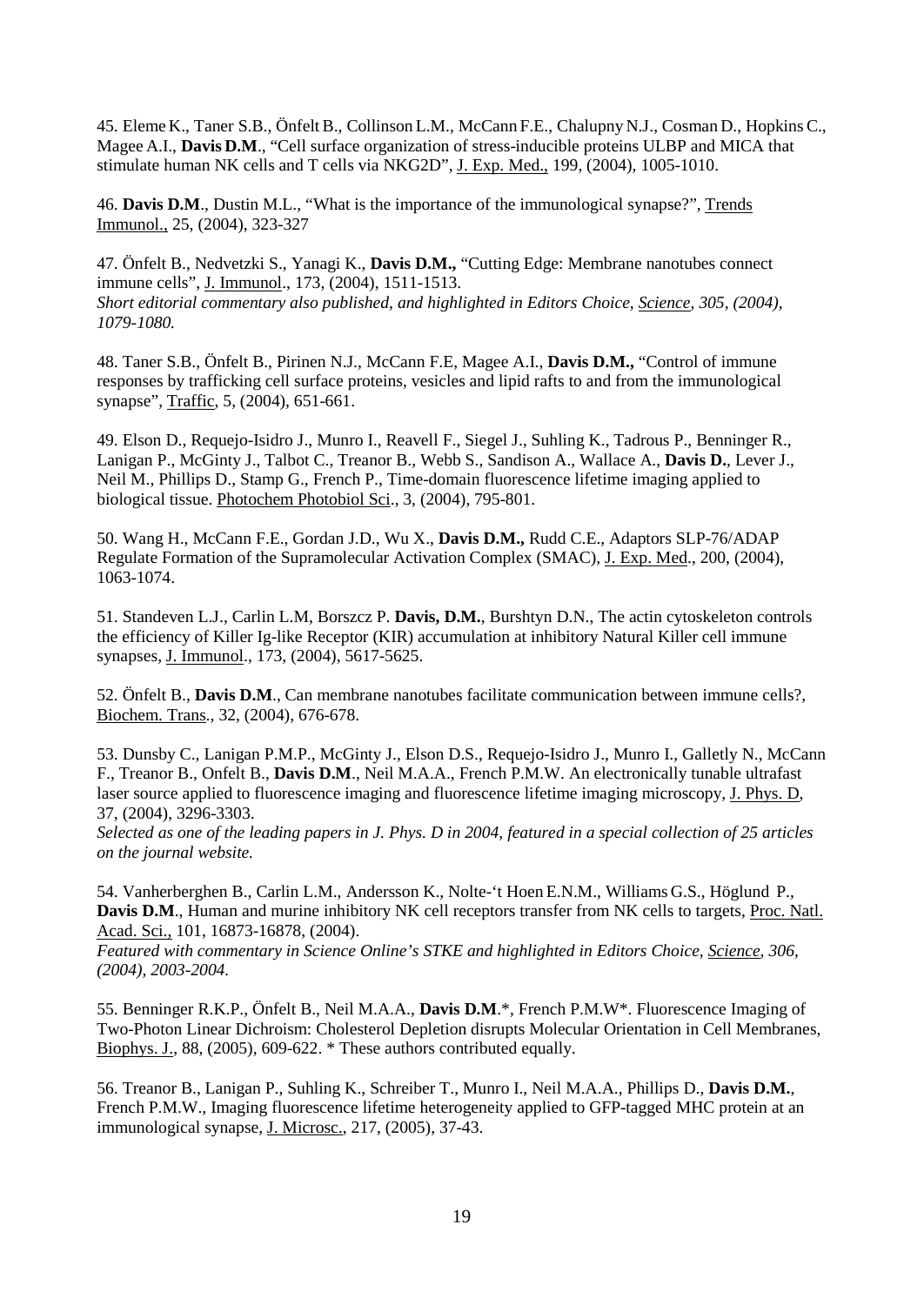57. Carlin L.M, Yanagi K., Verhoef A., Yates J., Gardner J., Lamb J., Lombardi G., Dallman M.J., **Davis D.M.,** Secretion of IFN-γ and not IL-2 by anergic human T cells correlates with assembly of an immature immunological synapse, Blood, 106, (2005), 3874-3879.

58. Korbel D.S., Newman K., Almeida C.R., **Davis D.M.,** Riley E.M. Heterogeneous human NK cell responses to *Plasmodium falciparum-*infected erythrocytes between individuals and between NK cell subsets, J. Immunol., 175, (2005), 7466-7473.

59. Önfelt B., Purbhoo M.A., Nedvetzki S., Sowinksi S., **Davis D.M,** Long distance calls between cells using tunneling nanotubules, Science STKE, (2005), pe55.

60. **Davis D.M.**, Intrigue at the immune synapse, Scientific American, (2006), 294, 48-55. Also reprinted in Infectious Disease: A Scientific American Reader, (2008), 213-221, The University of Chicago Press.

61. Treanor B., Lanigan P.M.P., Kumar S., Dunsby C., Munro I., Auksorius E., Culley F.J., Purbhoo M.A., Phillips D., Neil M.A.A., Burshtyn D.N., French P.M.W., **Davis D.M.** Microclusters of inhibitory Killer Immunologlobulin-like Receptor signaling at Natural Killer cell immunological synapses, J. Cell Biol., 174, (2006), 153-161.

62. Almeida C.R., **Davis D.M**, Segregation of HLA-C from ICAM-1 at Natural Killer cell immune synapses is controlled by its cell surface density, J. Immunol, 177, (2006), 6904-6910.

63. Önfelt B., Nedvetzki S., Benninger R.K.P., Purbhoo M.A., Sowinksi S., Hume A.N., Seabra M.C., Neil M.A.A., French P.M.W., **Davis D.M**, Distinct membrane nanotubes connecting human macrophages support long-distance vesicular traffic or surfing of bacteria, J Immunol, 177, (2006), 8476-8483. *Featured in Wellcome News 50 (a newsletter from the Wellcome Trust).*

64. Nolte-'t Hoen E.N.M., AlmeidaC.R., Nedvetzki S., Cohen N., Yarwood H., **Davis D.M**., Increased surveillance of cells in mitosis by human NK cells suggests a novel strategy for limiting tumor growth and viral replication, Blood, 109, (2007), 670-673.

65. Gehring A.J., Sun D., Kennedy P.T., Hoen E.N., Lim S.G., Wasser S., Selden C., Maini M.K., **Davis D.M.,** Nassal M., Bertoletti A., The level of viral antigen presented by hepatocytes influences CD8 T cell function, J. Virol, 81, (2007), 2940-2949.

66. **Davis D.M**., Intercellular transfer of cell surface proteins is common and can impact many stages of an immune response, Nat Rev Immunol, 7, (2007), 238-243.

67. Anderson K.E., Williams G.S., **Davis D.M**., Hoglund P. Quantifying the reduction in accessibility of the inhibitory NK cell receptor Ly49A caused by binding MHC class I proteins in cis, Eur. J. Immunol., 37, (2007), 516-527.

68. McCann F.E., Eissmann P., Onfelt B., Leung R., **Davis D.M.,** The activating NKG2D ligand MICA transfers from target cells to NK cells in a manner that allows functional consequences, J Immunol., 178,(2007), 3418-26.

69. Nedvetzki S., Sowinski S., Harris J., Eagle R.A., Vély F., Pende D., Trowsdale J., Vivier E., Gordon S., **Davis D.M.,** Reciprocal regulation of Natural Killer cells and macrophages associated with distinct immune synapses, Blood, 109, (2007), 3776-85.

70. Endt J., McCann F.E., AlmeidaC.R., Pende D., **Davis D.M**.\*, Watzl C.\*. NKG2D-mediated activation of human Natural Killer cells is regulated by inhibitory receptor signals controlling its recruitment to GM1-rich membrane domains, J Immunol, 178, (2007), 5606-11. \* These authors contributed equally.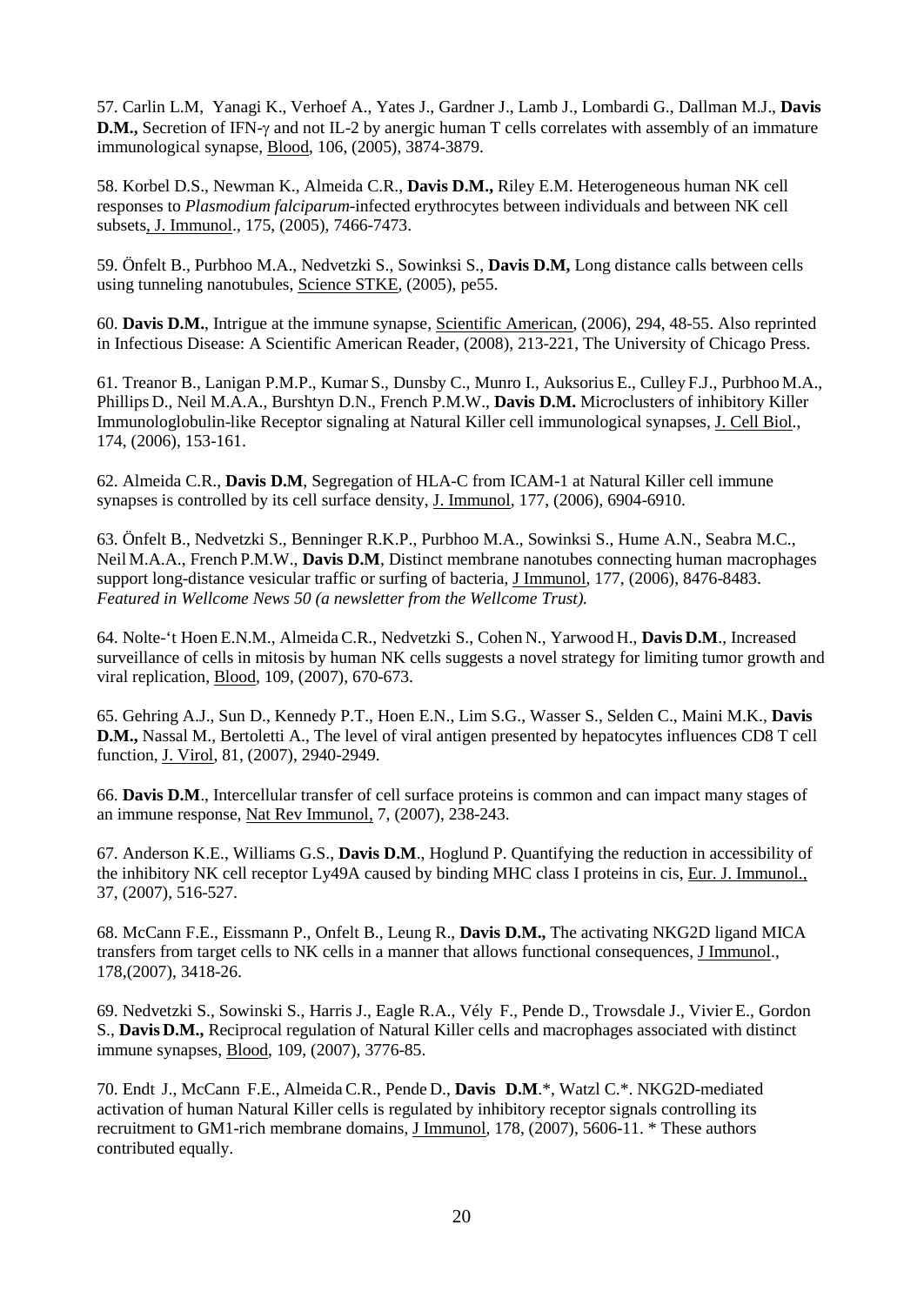71. Benninger R.K., Hofmann O., Onfelt B., Munro I., Dunsby C., **Davis D.M.,** Neil M.A., French P.M.W., DeMelo A.J, Fluorescence-lifetime imaging of DNA-Dye interactions within continuous-flow microfluidic systems. Angew Chem Int Ed Engl., 46, (2007), 2228-31.

72. Williams G.S., Collinson L.M, Brzostek J., Eissmann P., Almeida C.R., McCann F.E., Burshtyn D., **Davis D.M.,** Membranous structures transfer cell surface proteins across NK cell immune synapses, Traffic, 8 , (2007), 1190-1204

73. Stern-Ginossar N., Nedvetzki S., Markel G., Gazit R., Betser-Cohen G., Achdout H., Aker M., Blumberg R.S., **Davis D.M.**, Appelmelk B., Mandelboim O., Intercellular Transfer of Carcinoembryonic Antigen from Tumor Cells to NK Cells, J. Immunol., 179, (2007), 4424-4434

74. Kumar S., Dunsby C., De Beule P.A.A., Owen D., Anand U., **Davis D.M.,** Neil M.A.A., Anand P., Benham C., Naylor A., French P.M.W., 3-D fluorescence lifetime imaging using multifocal multiphoton excitation and time correlated single photon counting detection, Optics Express, 15, (2007), 12548-12561. *Also highlighted in Nature Photonics, 1, 627, 2007*.

75. Sowinski S., Jolly C., Berninghausen O., Purbhoo M.A., Chauveau A., Köhler K., Oddos S., Eissmann P., Brodksy F.M., Hopkins C., Önfelt B., Sattentau Q., **Davis D.M.**, Membrane nanotubes physically connect T cells over long distances presenting a novel route for HIV transmission, Nat Cell Biol, 10, (2008), 211-219.

*Highlighted in Nat Rev Micro, Nat Immunol, J. Cell Biol, and many other places incl. La Recherche, a general science magazine in France, PharmaTechnology magazine and NanotechWeb, an Institute of Physics online publication.*

76. **Davis D.M.,** Sowinski S., Membrane nanotubes: dynamic long-distance connections between animal cells, Nat Rev Mol Cell Biol,, 9, (2008), 431-436.

77. Oddos S., Dunsby C., Purbhoo M.A., Chauveau A., Owen D.M., Neil M.A.A., **Davis D.M.\***, French P.M.W.\*, High-speed high-resolution imaging of intercellular immune synapses using optical tweezers, Biophys J., 95, (2008), L66-8. \*Joint corresponding authors.

78. Benninger R.K.P., Vanherberghen B., Young S., Taner S.B., Culley F.J., Schnyder T., Neil M.A.A., Wüstner D., French P.M.W., **Davis D.M.,** Önfelt B., Live cell linear dichroism imaging reveals extensive membrane ruffling within the docking structure of Natural Killer cell immune synapses, Biophys J., 96, (2009), L13-15.

79. Culley F.J, Johnson M., Evans H.J., Kumar S., Crilly R., Casasbuenas J., Schnyder T., Mehrabi M., Deonarain M.P., Ushakov D.S., Braud V., Roth G., Brock R., Köhler K., **Davis D.M.,** Natural Killer cell signal integration balances synapse symmetry and migration, PLoS Biol, 7, (2009), e1000159. *Highlighted in Nat Rev Immunol and briefly highlighted in a UK newspaper, the Metro.*

80. **Davis D.M.,** Mechanisms and functions for the duration of intercellular contacts made by lymphocytes, Nat Rev Immunol., 9, (2009), 543-55.

81. Eissmann P, **Davis D.M.,** Inhibitory and Regulatory Immune Synapses, Current Topics Microbiol. Immunol., 340, (2010), 63-80.

82. Chauveau A., Aucher A., Eissmann P., Vivier E., **Davis D.M.**, Membrane nanotubes facilitate long distance interactions between Natural Killer cells and target cells, Proc. Natl. Acad Sci, 107, (2010), 5545- 5550.

83. Purbhoo M.A., Liu H., Owen D.M., Oddos S., Neil M.A.A., Pageon S.V., French P.M.W., Rudd C.E., **Davis D.M.,** Dynamic interactions between sub-synaptic vesicles and surface microclusters at the immunological synapse, Science Signaling, 3, ra36, (2010).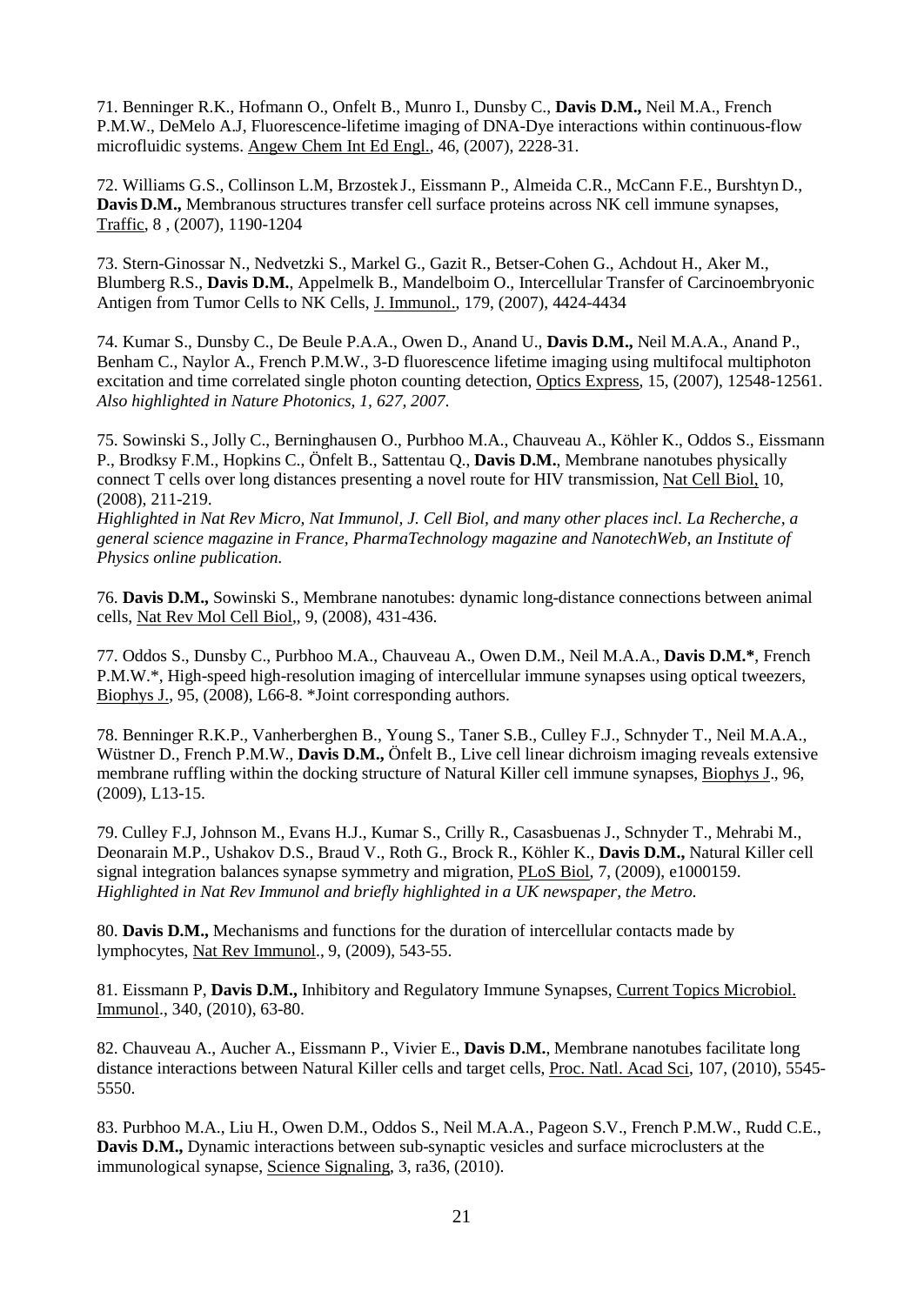84. Yang J., Köhler K., **Davis D.M**., Burroughs N.J., Correcting for the degree of bleaching in fluorescence recovery after photobleaching (FRAP) estimation of diffusion coefficients, J Microscopy, 238, (2010), 240-53.

85. Liu H., Purbhoo M.A., **Davis D.M.**, Rudd C.E., Re-configured TCR signaling via SLP-76 crossregulation of ZAP-70 clustering, Proc. Natl. Acad Sci, 107, (2010), 10166-71.

86. Horowitz A., Newman K.C., Evans J.H., Korbel D.S., **Davis D.M.,** Riley E.M., Cross-talk between T cells and NK cells generates rapid and robust effector responses to Plasmodium falciparum-infected erythrocytes, J. Immunol., 184, (2010), 6043-52.

87. Eissmann P., Evans J.H., Mehrabi M., Rose E.L., Nedvetzki S., **Davis D.M.,** Multiple mechanisms downstream of TLR-4 stimulation allow expression of NKG2D ligands to facilitate macrophage/NK cell crosstalk, in press, J. Immunol., 184, (2010), 6901-6909.

88. Fadda L., Borhis G., Cazaly A., Stathopoulos S., Middleton D., Mulder A., Claas F.H.J., Elliott T., **Davis D.M,** Purbhoo M.A., Khakoo S.I., Peptide antagonism as a mechanism for NK cell activation, Proc. Natl. Acad. Sci., 107, (2010), 10160-10165.

89. Davis D.M., Budget cuts: funding needed for startling new discoveries too, Nature, 465, (2010), 547.

90. Sowinski S., Alakoskela J-H., Jolly C., **Davis D.M**., Optimized methods for imaging membrane nanotubes between T cells and trafficking of HIV-1, Methods, 53, 27-33, (2010).

91. Owen D.M., Oddos S., Kumar S., **Davis D.M.,** Neil M.A., French P.M., Dustin M.L., Magee A.I., Cebecauer M. High plasma membrane lipid order imaged at the immunological synapse periphery in live T cells. Mol Membr Biol. 27, (2010), 178-89.

92. Köhler K., Xiong S., Brzostek J., Mehrabi M., Eissmann P., Harrison A., Cordoba S.-P., Oddos S., Miloserdov V., Gould K., Burroughs N.J., van der Merwe P.A.\*, **Davis D.M.\***, Activating and inhibitory ligand sizes are critical for NK synapse organisation and signal integration, PLoS ONE, e15374 (2010). \*These authors contributed equally.

93. Burroughs N.J., Köhler K., Miloserdov V., Dustin M.L., van der Merwe P.A., **Davis D.M.** Boltzmann Energy-based Image Analysis Demonstrates that Extracellular Domain Size Differences Explain Protein Segregation at Immune Synapses. PLoS Comput Biol. e1002076 (2011)

94. Kaplan A., Kotzer S., Almeida C.R., Kohen R., Halpert G., Salmon-Divon S., Höglund P., **Davis D.M.**, Mehr R., Simulations of the NK cell immune synapse reveal that activation thresholds can be established by inhibitory receptors acting locally. J Immunol. 187, 760-73 (2011).

95. Evans J.H., Horowitz A., Mehrabi M., Wise E.L., Pease J.E., Riley E.M., **Davis D.M.** A distinct subset of human NK cells expressing HLA-DR expand in response to IL-2 and can aid immune responses to BCG Eur J Immunol, 41, 1924-33 (2011).

96. Alakoskela J.-M., Koner, A.L., Rudnicka D., Köhler K, Howarth M., **Davis D.M.,** Mechanisms for size-dependent protein segregation at immune synapses assessed with molecular rulers, Biophys J, Biophys J., 100, 2865-74 (2011).

97. Brown A.C.N., Oddos S., Dobbie I.M., Alakoskela J.-M., Parton R.M., Eissmann P., Neil M.A.A., Dunsby C., French P.M.W., Davis I., **Davis D.M.,** Remodelling of Cortical Actin Where Lytic Granules Dock at Natural Killer Cell Immune Synapses Revealed by Super-Resolution Microscopy, PLoS Biology,. 9(9):e1001152, (2011).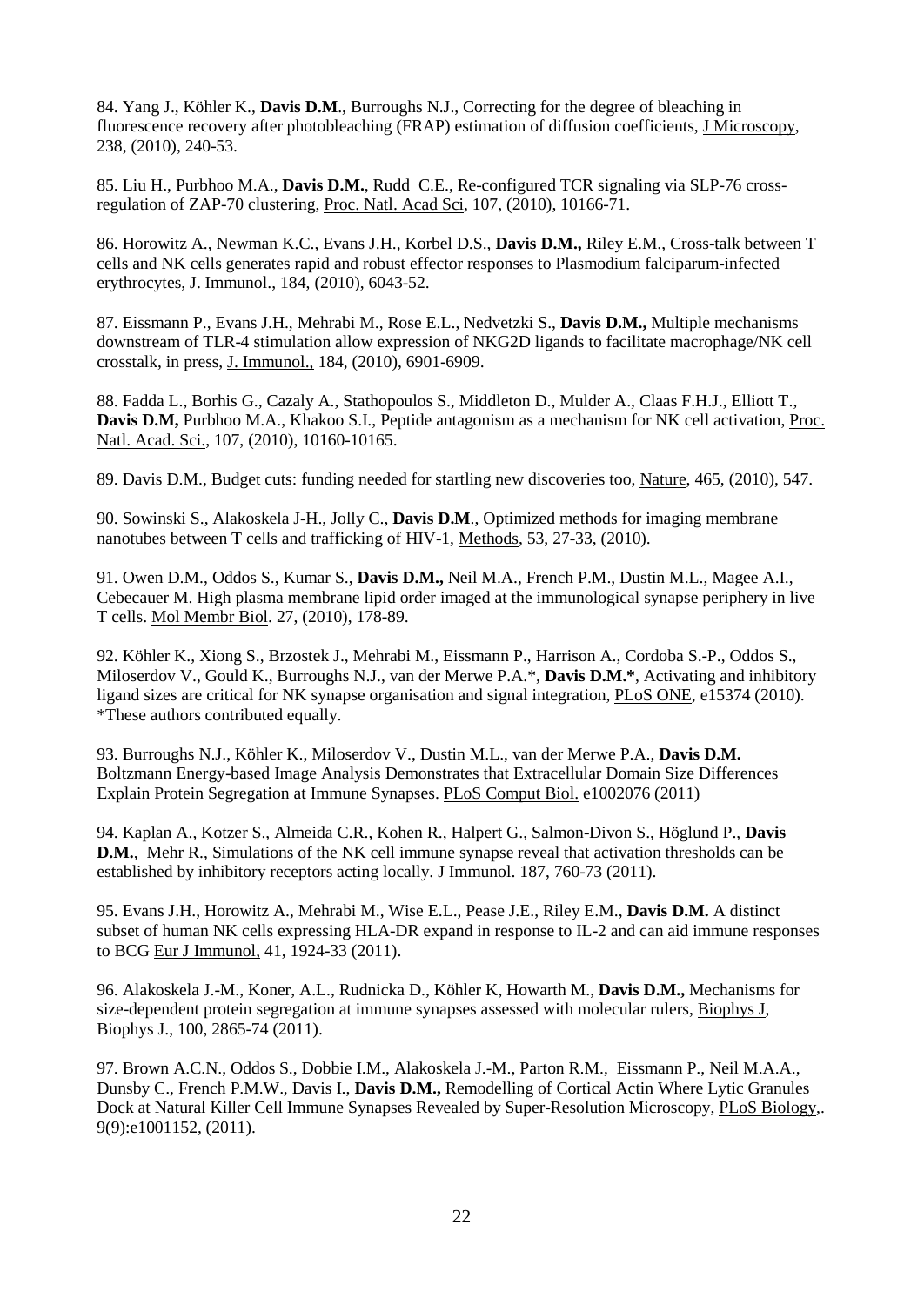98. Almeida C.R., Ashkenazi A., Shahaf G., Kaplan D., **Davis D.M.,** Mehr R., Human NK Cells Differ More in Their KIR2DL1-Dependent Thresholds for HLA-Cw6-Mediated Inhibition than in Their Maximal Killing Capacity, PLoS One, 6(9):e24927 (2011).

99. Zeidman R., Buckland G., Cebecauer M., Eissmann P., **Davis D.M.**, Magee A.I. DHHC2 is a protein S-acyl transferase for Lck, Mol Mem Biol, 28, 473-86 (2011).

100. Byrne S.M., Aucher A., Alyahya S., Elder M., Olsen, S.T., **Davis D.M.,** Ashton-Rickardt, P. Cathepsin B Controls the Persistence of Memory CD8+ Lymphocytes, J Immunol, 189, 1133-43 (2012).

101. Brown A.C., Dobbie I.M., Alakoskela J.M., Davis I., **Davis D.M.** Super-resolution imaging of remodelled synaptic actin reveals different synergies between NK cell receptors and integrins. Blood, 120, 3729-3740, (2012).

102. Gruda R., Brown A.C., Grabovsky V., Mizrahi S., Gur C., Feigelson S.W., Achdout H., Bar-On Y., Alon R., Aker M., **Davis D.M.,** Mandelboim O. Loss of kindlin-3 alters the threshold for NK cell activation in human leukocyte adhesion deficiency-III. Blood, 120, 3915-3924, (2012).

103. Pageon S.V., Rudnicka D., **Davis D.M.** Illuminating the dynamics of signal integration in Natural Killer cells. Front Immunol. 3, 308. doi: 10.3389/fimmu.2012.00308. (2012).

104. Borhis G., Ahmed P.S., Mbiribindi B., Naiyer M.M., **Davis D.M.,** Purbhoo M.A., Khakoo S.I. A Peptide Antagonist Disrupts NK Cell Inhibitory Synapse Formation. J Immunol. 190, 2924-30, (2013).

105. Rudnicka D, Oszmiana A, Finch DK, Strickland I, Schofield DJ, Lowe DC, Sleeman MA, **Davis DM.** Rituximab causes a polarisation of B cells which augments its therapeutic function in NK cellmediated antibody-dependent cellular cytotoxicity. Blood. 121, 4694-702, (2013).

106. Pageon S., Cordoba S.-P., Owen DM, Rothery SM, Oszmiana A, **Davis DM**, Super-resolution imaging reveals nanometre-scale reorganisation of inhibitory NK cell receptors upon activation via NKG2D, Science Signaling, 6, ra62 (2013).

107. Lenz MO, Sinclair HG, Savell A, Clegg JH, Brown AC, **Davis DM**, Dunsby C, Neil MA, French PM. 3-D stimulated emission depletion microscopy with programmable aberration correction. J Biophotonics. 2013

107. Rossy J, Pageon SV, **Davis DM**, Gaus K. Super-resolution microscopy of the immunological synapse. Curr Opin Immunol. 25, 307-12 (2013).

108. Lagrue K., Carisey A., Oszmiana A., Kennedy P.R., Williamson D.J., Cartwright A., Barthen C., **Davis D.M.** The central role of the cytoskeleton in mechanisms and functions of the NK cell immune synapse, Immunol Rev. 256, 203-21 (2013).

109. Delcassian D, Depoil D, Rudnicka D, Liu M, **Davis DM,** Dustin ML, Dunlop IE. Nanoscale ligand spacing influences receptor triggering in T cells and NK cells. Nano Lett. 13, 5608-14 (2013)

110. Pageon SV, Aquino G, Lagrue K, Köhler K, Endres RG, **Davis DM.** Dynamics of natural killer cell receptor revealed by quantitative analysis of photoswitchable protein. Biophys J.105, 1987-96 (2013)

111. **Davis D.M.** The Compatibility Gene, **Penguin (UK) and Oxford Uni. Press (USA),** 2013/4

112. Aucher A, Rudnicka D, **Davis D.M.** MicroRNAs Transfer from Human Macrophages to Hepato-Carcinoma Cells and Inhibit Proliferation. J Immunol. (2013) 191:6250-60